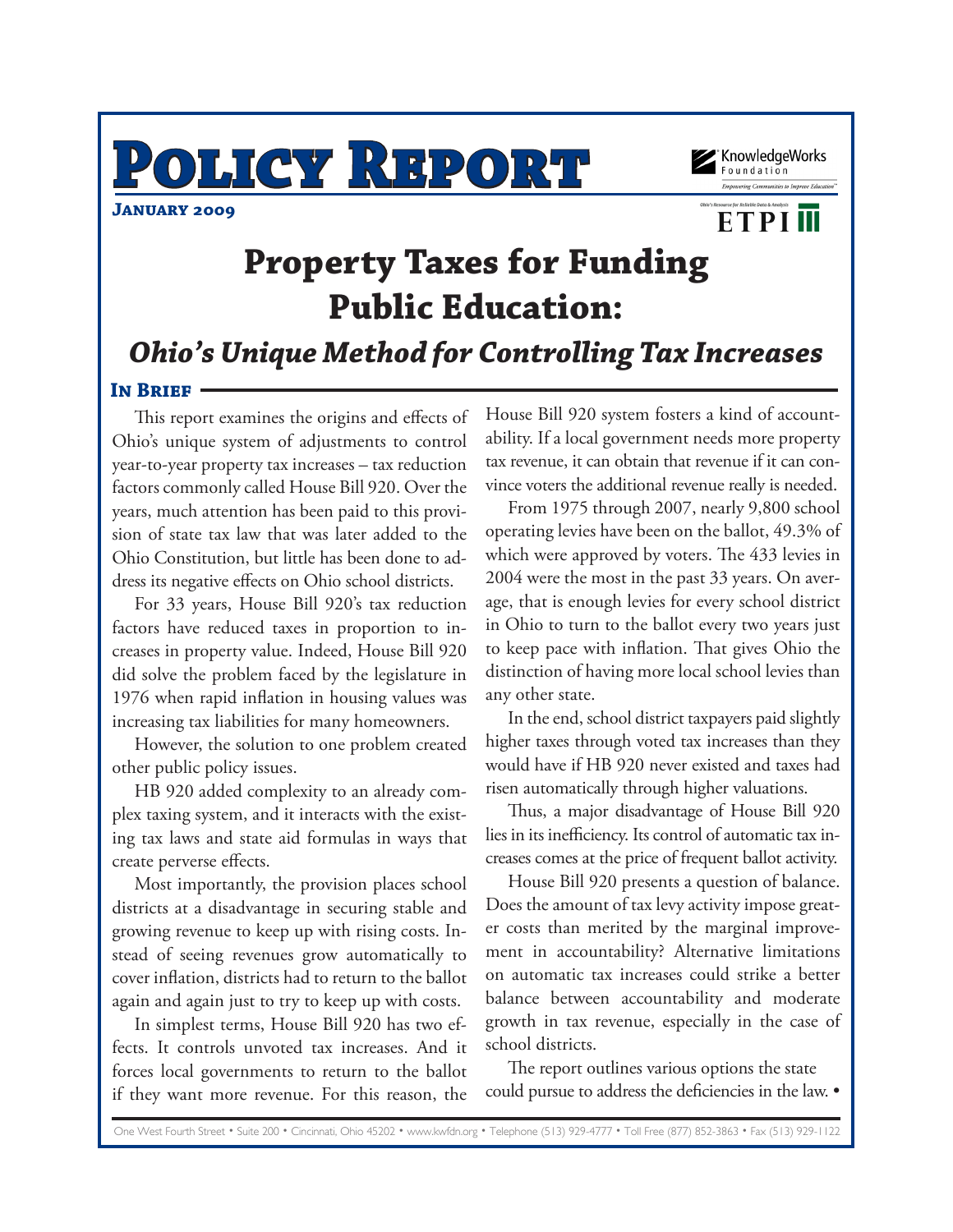ILI ike those across the United States, local<br>governments in Ohio can levy taxes on<br>real property to find public corriece. But the governments in Ohio can levy taxes on real property to fund public services. But the Ohio Constitution limits such taxes in important ways. Ohio's real property tax also uses a unique system of adjustments to control yearto-year tax increases. These limits on tax increases go by the technical name of "tax reduction factors." The popular term applied to them borrows from the title of the legislation that enacted them, and so the whole system simply goes by "House Bill 920."

Why was House Bill 920 enacted? How does it work? What issues arise from its operation? This report addresses these questions. Unfortunately, the House Bill 920 system is actually quite complicated. To explain it fully requires precise use of technical terms. Precise technical descriptions of tax laws rarely make for entertaining narratives, so the following pages attempt to achieve a compromise between a description with technical perfection and one that non-specialists can understand and appreciate. To achieve such a balance, this description of Ohio's taxes will not attempt to explain every nuance of House Bill 920 or every policy issue involved in its administration.

## **General Background about Real Property Taxes in Ohio**

Every tax follows a simple formula:

*TAX DUE = (TAX RATE times TAX BASE) minus TAX CREDITS*

This formula applies to every tax…even the federal income tax. The complications arise when a taxpayer or tax assessor must define each of the three factors in the formula. What is the tax rate? How is it determined? To what base does the rate apply? How does the tax base become defined by a specific dollar amount? After the tax base is multiplied by the tax rate, the resulting product may be reduced by what are usually called "tax credits." In fact, House Bill 920 fits precisely under the concept of tax credit.

#### **Tax Rate**

In Ohio, real property tax rates are expressed as "mills." A mill equals one-tenth of one percent. A simple way to think about tax mills is that 10 mills has the same meaning as a 1% tax rate.

The Ohio Constitution requires that voters approve any tax on property in excess of 10 mills.<sup>1</sup> Every location in Ohio has approved more than the 10 mills allowed by the Constitution as unvoted or "inside" mills.

Different kinds of local governments may seek voter approval for property taxes, including municipalities, townships, counties, school districts, and various special districts. The tax rate applied to any specific real property equals the sum of the taxes approved by the voters in all of the local governments within which that specific property is located.

As an example of how different local entities contribute to the real property tax rate, Table 1 looks at the tax levies in effect for one taxing district in Parma, south of Cleveland.

The first column shows the political subdivision for which a tax is levied. The second shows the year in which the voters approved the tax. ("0" means an unvoted tax). The third column shows each levy's purpose. The final three col-

PAGE<sub>2</sub> **ETPI II** 

# KnowledgeWorks

Foundation **Empowering Communities to Improve Education** 

<sup>1.</sup> Technically, the Constitution requires voter approval of all taxes in excess of "1% of true value". Since a mill is 1/10 of a percent, this has been interpreted to mean all taxes over 10 mills require voter approval. However, because an assessment percentage of 35% is applied to real property in order to determine its taxable value, it has been asserted by some that a tax rate of 28.57 mills (not 10) is really equivalent to "1% of true value."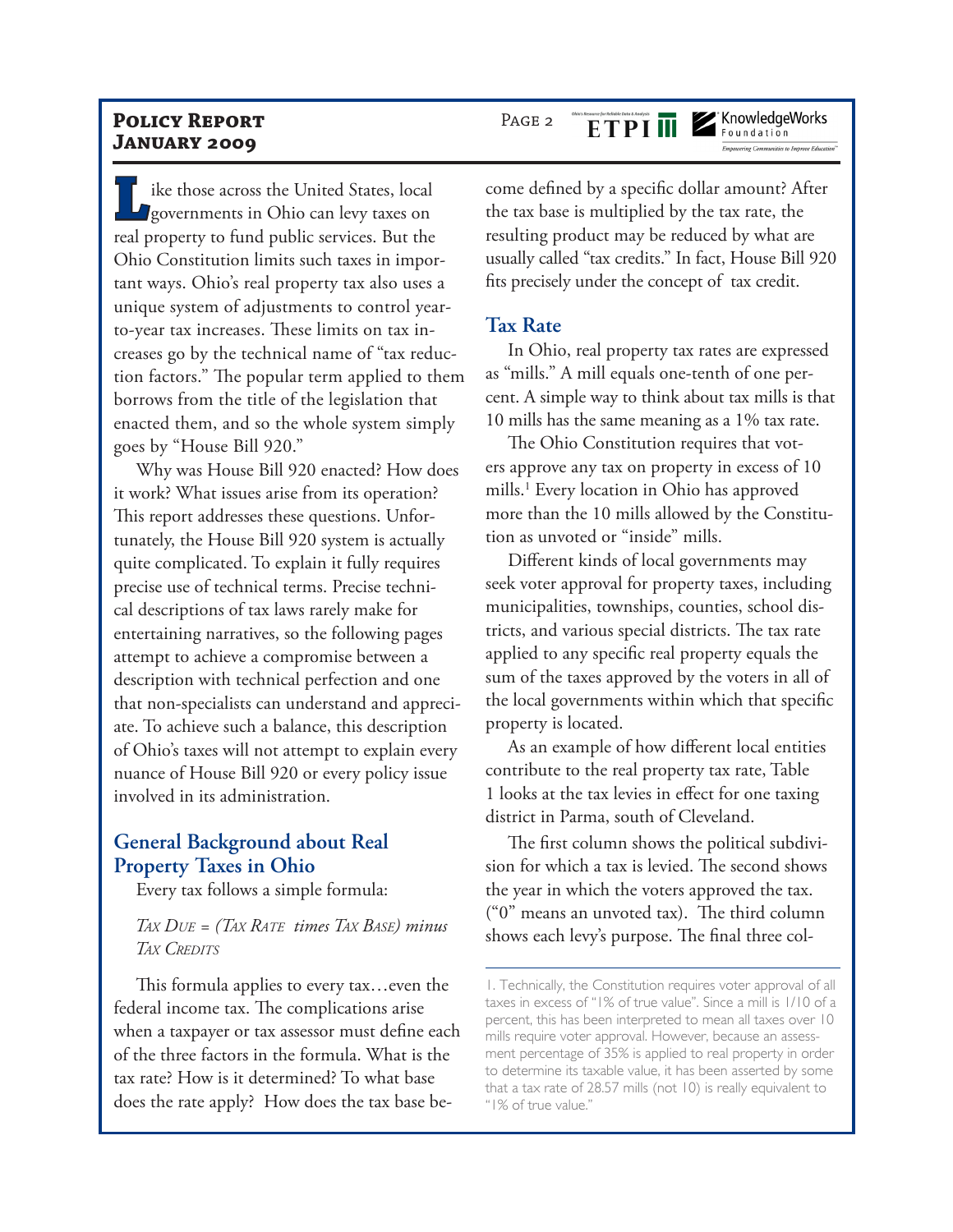**ETPI III** Z'KnowledgeWorks

| Political<br>Subdivision          | Year<br>Levy<br>Approved | Purpose or Use of<br>Tax Levy | Original<br>Rate<br>Approved<br>in Mills | Residential<br>Effective<br><b>Mills</b> | <b>Business</b><br>Effective<br>Mills |
|-----------------------------------|--------------------------|-------------------------------|------------------------------------------|------------------------------------------|---------------------------------------|
| Cuyahoga County                   | $\mathbf{0}$             | Unvoted - General Fund        | 0.71                                     | 0.71                                     | 0.71                                  |
| Cuyahoga County                   | $\overline{0}$           | Unvoted - Debt Service        | 0.74                                     | 0.74                                     | 0.74                                  |
| Cuyahoga County                   | 1976                     | Bond/Jail                     | 0.27                                     | 0.27                                     | 0.27                                  |
| Cuyahoga County                   | 2003                     | Health & Welfare              | 4.90                                     | 4.02                                     | 4.45                                  |
| Cuyahoga County                   | 2005                     | MH &MR                        | 3.90                                     | 3.52                                     | 3.60                                  |
| Cuyahoga County                   | 2006                     | <b>Health Services</b>        | 2.90                                     | 2.62                                     | 2.68                                  |
| Parma CSD                         | $\mathbf{0}$             | Unvoted - General Fund        | 5.10                                     | 5.10                                     | 5.10                                  |
| Parma CSD                         | 1976                     | <b>Current Expense</b>        | 28.90                                    | 8.61                                     | 11.19                                 |
| Parma CSD                         | 1982                     | <b>Current Expense</b>        | 6.70                                     | 3.16                                     | 3.64                                  |
| Parma CSD                         | 2000                     | <b>Current Expense</b>        | 6.00                                     | 4.59                                     | 5.18                                  |
| Parma CSD                         | 2000                     | Permanent Improvement         | 2.00                                     | 1.53                                     | 1.73                                  |
| Parma CSD                         | 2004                     | Emergency                     | 3.09                                     | 3.09                                     | 3.09                                  |
| Parma CSD                         | 2005                     | Emergency                     | 3.71                                     | 3.71                                     | 3.71                                  |
| Parma CSD                         | 2005                     | <b>Current Expense</b>        | 4.90                                     | 4.45                                     | 4.74                                  |
| Parma CSD                         | 2005                     | Permanent Improvement         | 1.00                                     | 0.91                                     | 0.97                                  |
| Parma CSD                         | 2007                     | Emergency                     | 3.30                                     | 3.30                                     | 3.30                                  |
| Parma City                        | 0                        | Unvoted - Fireman's Fund      | 0.30                                     | 0.30                                     | 0.30                                  |
| Parma City                        | $\overline{0}$           | Unvoted - General Fund        | 2.80                                     | 2.80                                     | 2.80                                  |
| Parma City                        | $\mathbf 0$              | Unvoted - Police Pension      | 0.30                                     | 0.30                                     | 0.30                                  |
| Parma City                        | 1994                     | Fire                          | 1.50                                     | 0.92                                     | 1.10                                  |
| Parma City                        | 2000                     | <b>Bond</b>                   | 0.20                                     | 0.20                                     | 0.20                                  |
| Parma City                        | 2007                     | Police                        | 2.00                                     | 2.00                                     | 2.00                                  |
| <b>Cleveland Metro Parks</b>      | $\mathbf{0}$             | <b>Unvoted Metro Parks</b>    | 0.05                                     | 0.05                                     | 0.05                                  |
| <b>Cleveland Metro Parks</b>      | 2004                     | <b>Current Expense</b>        | 1.80                                     | 1.62                                     | 1.66                                  |
| Cuyahoga County Library           | 2004                     | <b>Current Expense</b>        | 2.00                                     | 1.81                                     | 1.87                                  |
| Cuy. Community College            | 2002                     | General Fund                  | 1.60                                     | 1.31                                     | 1.45                                  |
| Cuy. Community College            | 2006                     | General Fund                  | 1.20                                     | 0.1                                      | 1.11                                  |
| <b>City/County Port Authority</b> | 1998                     | General Fund                  | 0.13                                     | 0.09                                     | 0.10                                  |
| <b>Total</b>                      |                          |                               | 92.00                                    | 62.80                                    | 68.04                                 |

#### **Table 1: Example of Tax Rates\* – Parma City and Parma City School District for Tax Year**

\*Mills rounded to nearest one-hundredth of a mill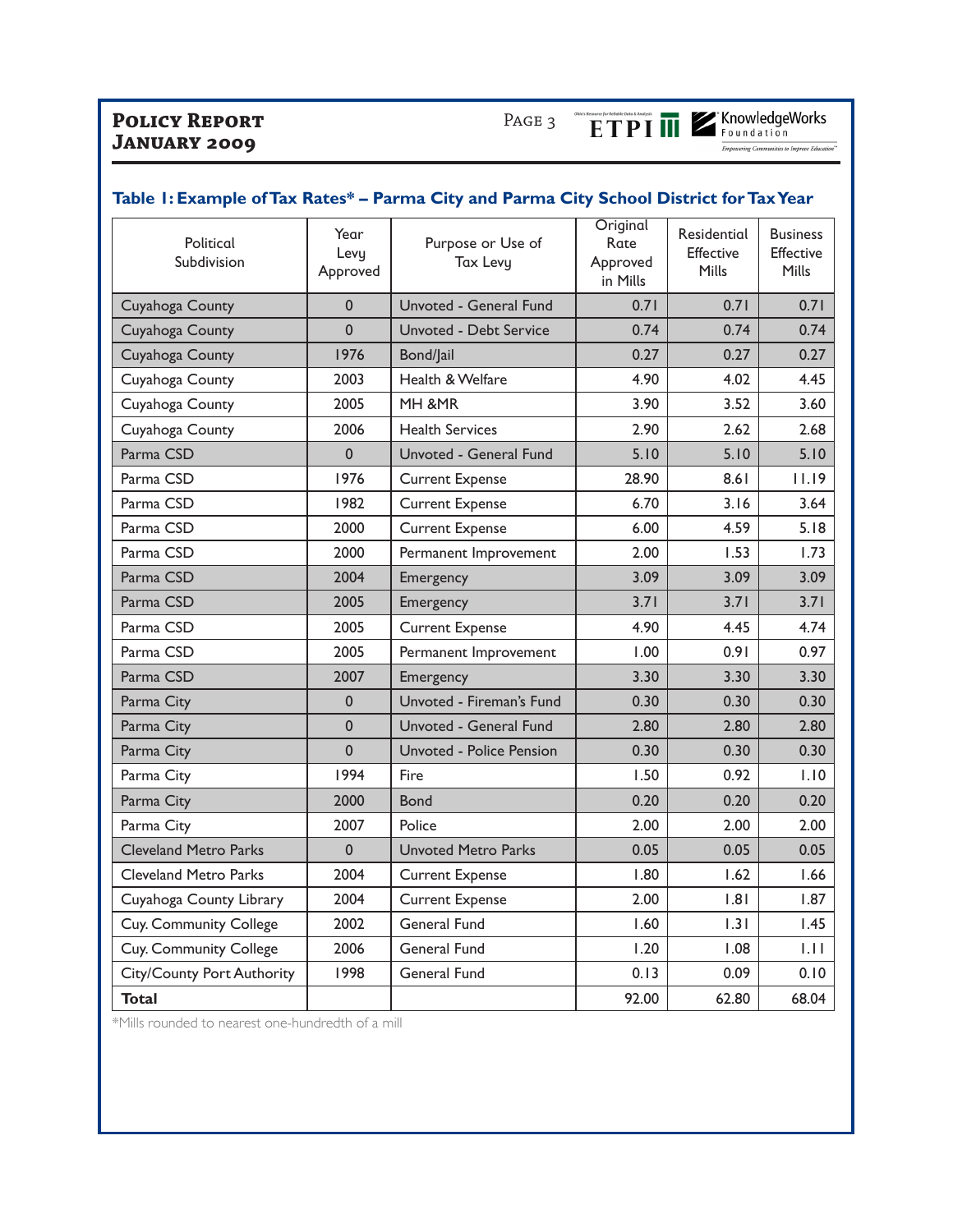umns show the rate as originally approved, the effective rate on residential property (Class 1), and the effective rate on business property (Class 2). The effective rate is the rate after the tax reduction factor has been applied. (Effective rates will be discussed further later.)

The totals at the bottom indicate the "composite" rate applicable to a property in this taxing district. Thus, the total tax on a house in Parma equaled 62.80 mills in 2007.

#### **Tax Base**

The value of each property determines the tax base of the real property tax. The county auditor in each of Ohio's 88 counties has the responsibility to determine the value of each parcel of land and any building on the land. Once every six years, the county auditor supervises a reappraisal of all real property in the county. The counties follow a staggered schedule whereby a different group of counties reappraises in each calendar year.

In the third year after the reappraisal, the auditor also uses information about recent property sales and computerized computations to adjust real property values statistically. The reappraisal is called the "sexennial reappraisal," and the adjustment three years later is called the "triennial update." The Ohio Tax Commissioner exercises some supervisory authority over the reappraisals and updates to insure that the auditor has followed appropriate procedures and valued property fairly. The Commissioner's supervisory duties also include measures to insure consistent assessment practices from county to county.

In the reappraisal or update process, the county auditor determines the market value of each parcel of real property. Market value is also called "true value." True or market value approximates the amount that a buyer would pay to a seller in an "arms-length" property sale (a

sale on the open market). Of course, sometimes, the auditor can rely on an actual sale transaction, but, since most properties do not change owners every three years, the auditor must use information about sales of similar properties to estimate a market value for most property.

Property values tend to increase each time the county auditor reappraises or updates property in a county and at the time property is sold.

The appraisal process defines market or true value, but another step must occur before the computation of tax liability. Specifically, the auditor multiplies the true or market value of each parcel of property by 35% to determine the "assessed value" or "taxable value." (The history of this fractional assessment is discussed below.)

The product of the assessed value times the total tax rate equals the tax liability for a parcel of property before the third step in the formula, the deduction of tax credits occurs.

#### **The Tax Reduction Factor and Other Tax "Credits"**

The product of the tax rate times the assessed value of a parcel of real property equals a kind of preliminary tax liability. If the property value in that taxing district increases, the tax reduction factor, a.k.a. House Bill 920, reduces that preliminary liability by a percentage. The annual rate at which property values increase in each local government's territory determines how much this percentage reduction will equal each year. The reduction is designed to decrease taxes by exactly the amount by which the higher property values would increase them. When property values in the tax base go up, applying the same tax rate to those higher values would mean a higher tax bill. The House Bill 920 tax reduction exactly offsets that increase.

The amount remaining as tax liability after

KnowledgeWorks

## **ETPIM**

PAGE 4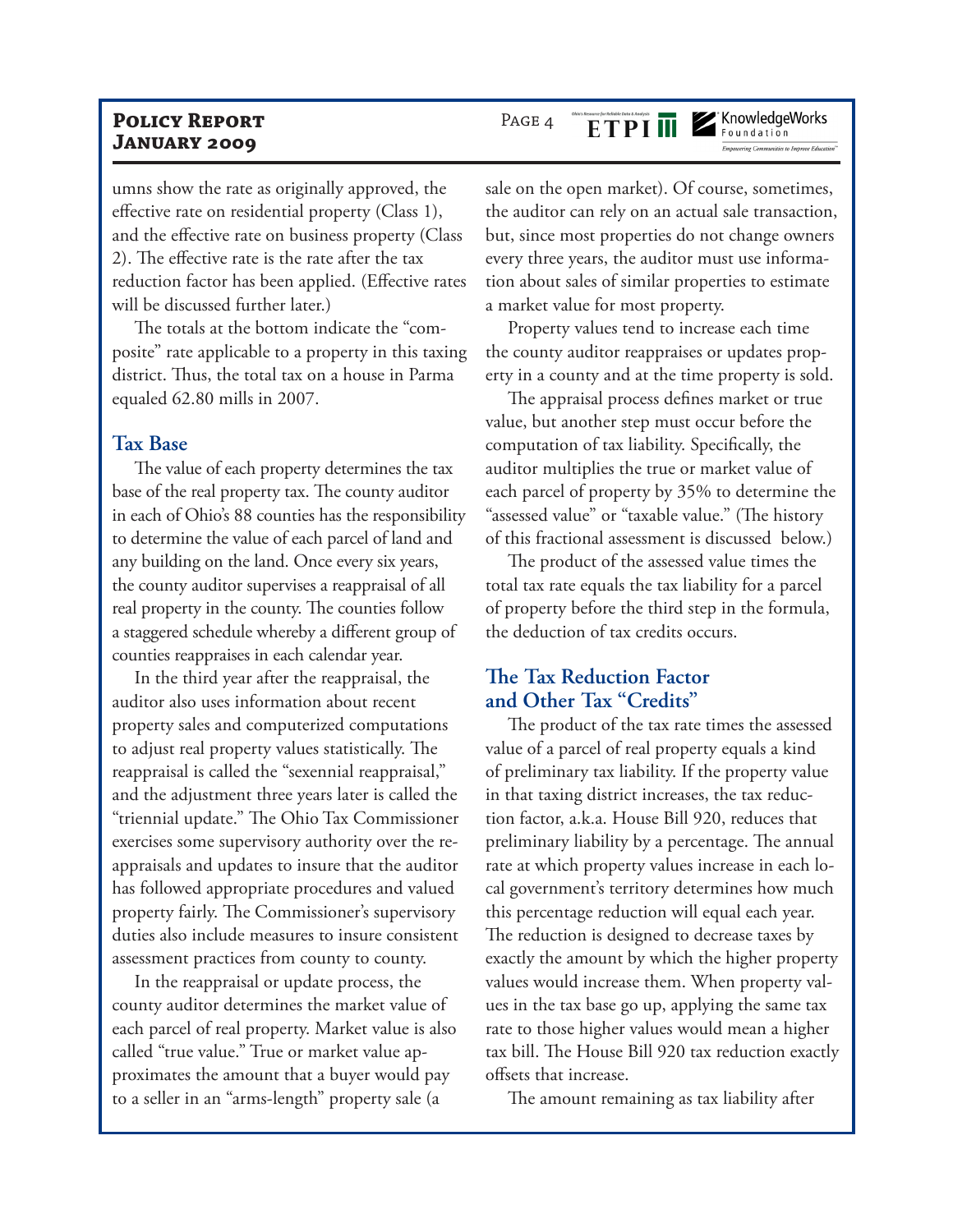the House Bill 920 reduction is called "taxes charged and payable."<sup>2</sup>

#### **Historical Background**

Ohio's Constitution has required uniform taxation of property since 1851. In 1931, an amendment excepted tangible personal property from that requirement so that uniform taxation rules only applied to real property.<sup>3</sup> At some point, the practice began by which only a "fractional assessment" of real property occurred. County auditors assessed property at some percentage of its true or market value rather than at the full market value.

During the 1960s, a series of lawsuits worked their way up to the Ohio Supreme Court. These legal actions generally are referred to as the "Park Investment cases" because the Park Investment Company returned to the court four times to

3. The exception of personal property from the Uniform Rule did not mean that such property was no longer taxed. Rather, the exception allowed the state legislature more discretion in how to tax personal property, although the Constitution still required that tax rates over 10 mills on personal property receive voter approval. Personal property divides into two general categories: household goods and property used in business such as manufacturing machinery or office equipment. For many years, the legislature exempted household goods from property taxes. Recent legislation eliminated the tax on business personal property as well, except for certain public utility equipment.

obtain relief from unequal or "non-uniform" assessments. In the Park Investment and similar cases, owners of commercial property proved that county auditors assessed commercial real estate at 40% or 50% of market value while they assessed residential and agricultural property at 30% or less of market value.

The Ohio Supreme Court ruled that each county auditor must "equalize" property assessments. The constitutional principal of uniform taxation of real property means that the same assessment percentage must apply to all real property. By the mid-1970s, after a period of legislative and administrative foot-dragging, the state began to enforce uniform assessments at 35% of market value. This meant that the assessment percentage decreased for commercial and industrial property, but increased for residential property – lowering taxes for business property and increasing them for homeowners.

The equalization of real property assessment occurred at a particularly unfortunate time. Beginning in 1968, the economy generally entered one of the worst inflationary periods in recent history. By the time that the county auditors finally began to equalize assessment percentages in 1974, the general inflation rate exceeded 8%. Inflation in housing values matched or exceeded inflation in the economy generally.

The combination of court-ordered increases in assessment percentages plus rapidly rising home values meant higher tax liability for most homeowners and created the conditions for a taxpayers' revolt. As some of the large counties in northeastern Ohio brought in the results of equalized reappraisals in the summer of 1976, the situation reached crisis proportions. In this tense atmosphere, the legislature looked for a solution to the problem of "unvoted" tax increases on homeowners. House Bill 920 contained that

**ETPI III** 

PAGE 5

#### KnowledgeWorks Foundation

**Empowering Communities to Improve Education** 

<sup>2.</sup> A second tax credit reduces tax liability on residential and agricultural property by an additional 10%. In the case of owner-occupied residences, a third reduction of 2½% occurs. A fourth reduction, the "homestead exemption," reduces the taxes charged against property owned by elderly or disabled homeowners by providing a credit equal to the taxes charged on the first \$8,750 of the residence's taxable value, i.e., the first \$25,000 of market value. The state reimburses local governments for the revenue lost from these rollbacks and the homestead exemption. Since the rollbacks and the homestead exemption occur after the computation of House Bill 920 reductions, they fall outside the scope of this discussion. Generally these rollbacks do not complicate public finances to the extent caused by House Bill 920's provisions.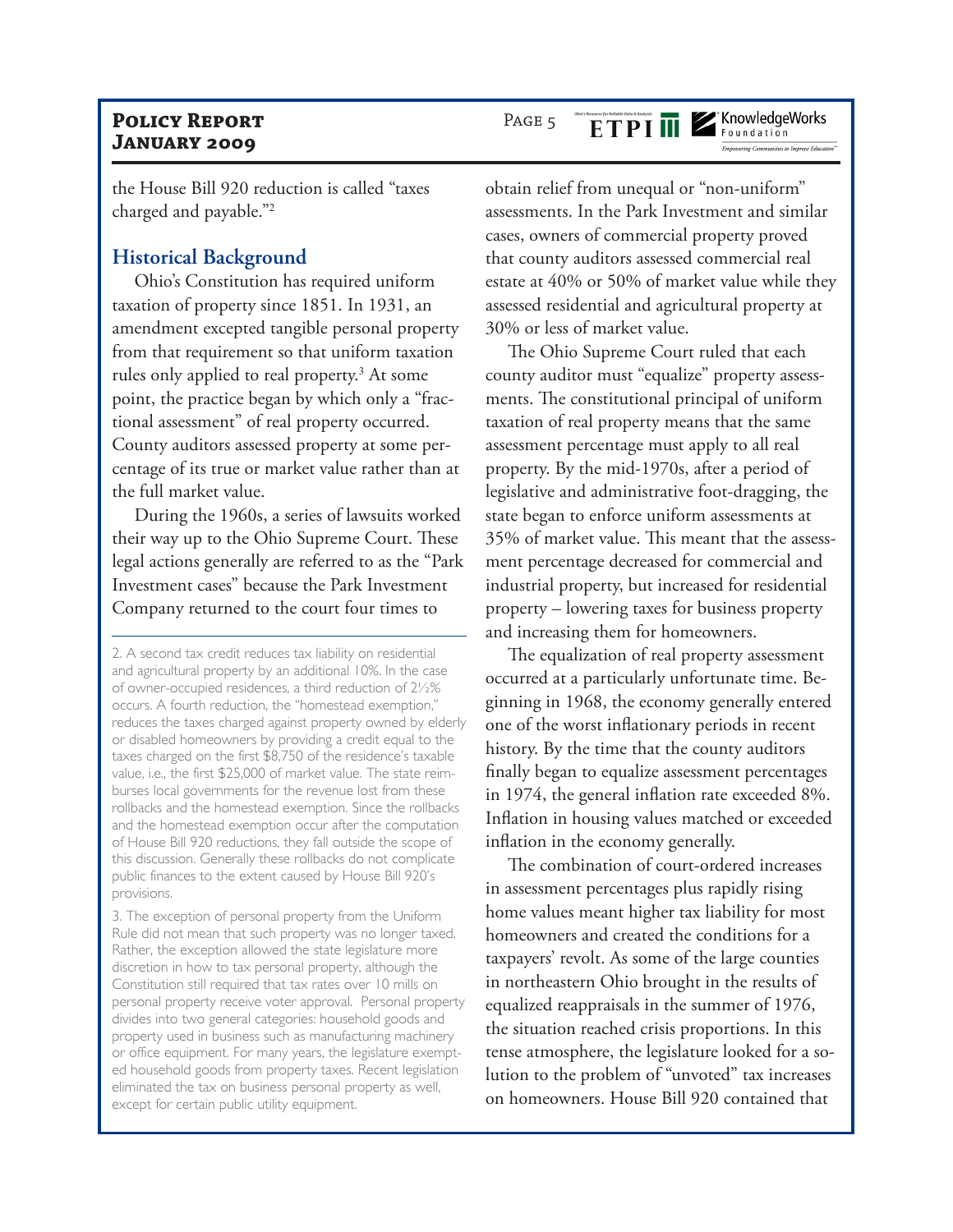solution with its complicated system for reducing taxes owed.

For 32 years, House Bill 920's tax reduction factors have continued to reduce taxes in proportion to increases in property value. Indeed, House Bill 920 did solve the problem faced by the legislature in the summer of 1976. However, the solution to one problem has created other public policy issues.

#### **A Little More Historical Detail**

Before House Bill 920, Ohio law did provide a check against the effects of inflation in property values. The law was commonly called the "millage rollback." It provided an adjustment by which the county directly would reduce tax rates in proportion to increases in all property value.

However, this mechanism had a flaw. By reducing tax rates directly, the "millage rollback" cut both real and personal property taxes. Since personal property values rose slowly, if at all, reductions in the tax rate applicable to all property provided net reductions to personal property while real property owners still paid more. For this reason, House Bill 920 repealed the millage rollback system in favor of percentage reductions targeted at real property only. As a result, after 1976, personal property no longer received rate reductions based on increases in real property values caused by reappraisals.

The first few years after House Bill 920's enactment revealed a similar problem within the different types or "classes" of real property. A few years of reappraisals showed that under the equalized system, in which the county auditor applied the same assessment percentage to all real property, residential real property grew in value significantly faster than did business real property.

When House Bill 920 averaged its reduction factor formula over all real property, the faster

PAGE 6 **ETPI III**  KnowledgeWorks

growth in residential values meant greater reductions for business property than it needed based on its growth rate and residential property did not receive enough reduction to offset reappraisals.

As a result, the legislature proposed, and the voters ratified, a constitutional amendment in 1980. This amendment created a very narrow exception to the uniform rule of real property taxation. The new amendment permitted separate tax reduction factors for residential and agricultural real property (Class 1) and all other real property (Class 2). As a practical matter, "all other" real property means business real property.

### **How the State Computes the Tax Reduction Factors**

Unfortunately, no easy way exists to explain the details of how House Bill 920 formulas reduce taxes. But this section will dig a little deeper into the tax reduction factor mechanism to provide a more detailed presentation of how the system works.

Tax reduction factors required by House Bill 920 apply to all real property taxes unless the law provides for a specific exception. The Ohio Constitution limits the exceptions to:

- Unvoted mills (or "inside mills") the first 10 mills levied by the authority of the Constitution.
- Taxes authorized by the charter of a municipal corporation.
- Taxes levied at whatever rate needed to pay the principle and interest on bonds (an example would be a school bond levy for the construction of school buildings).
- Taxes levied at whatever rate needed to produce a specified dollar amount (the only example of this exception in actual use is the emergency school levy).
- Taxes levied to produce a minimum per-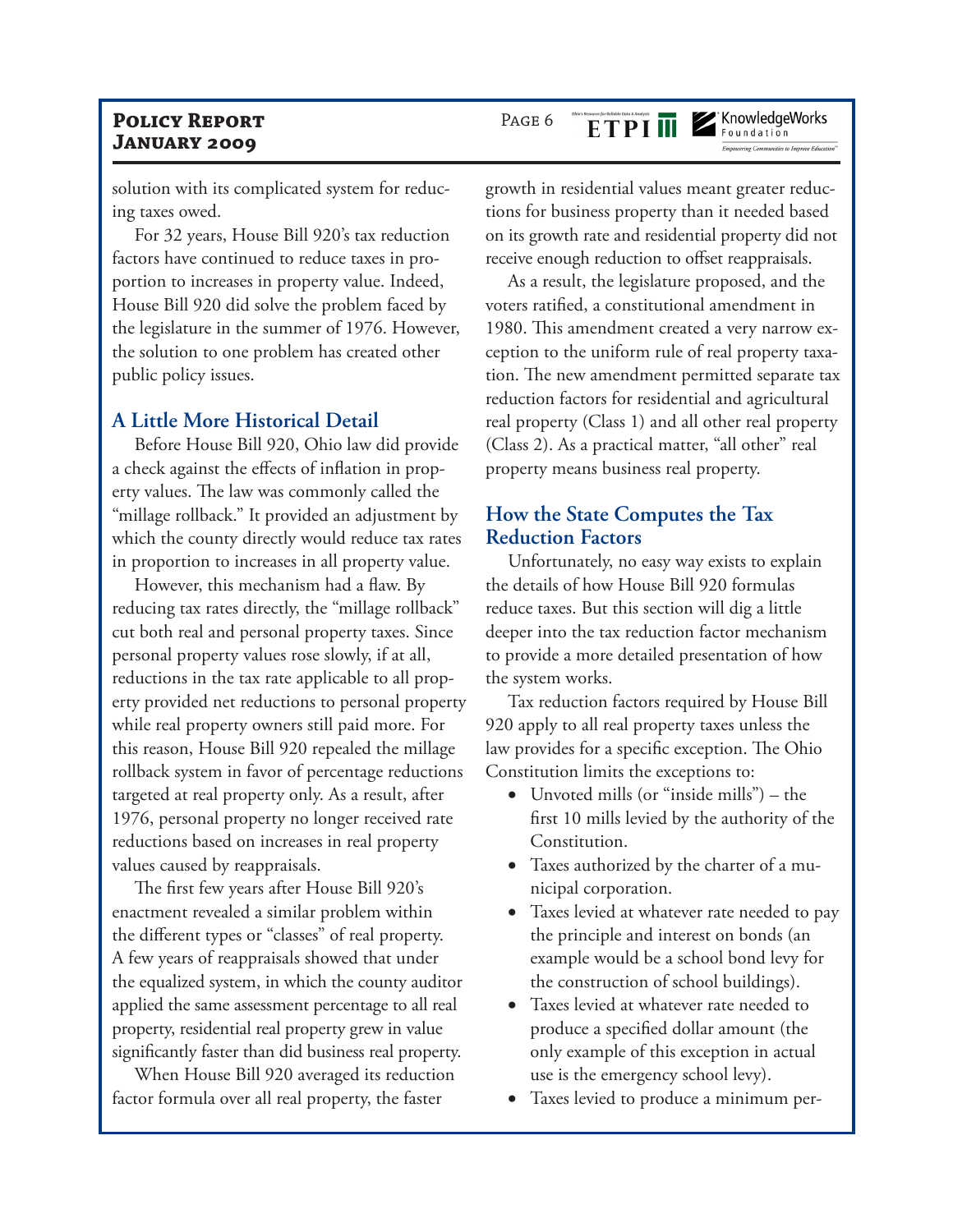PAGE 7

ETPI ME Foundation

centage of operating funds for a given class of political subdivision (the only examples of this exception in use are the 20 mill minimum school operating levy, discussed below, and a two mill minimum for joint vocational school districts).

After these exceptions, the House Bill 920 tax reduction factors still apply to a large number of operating or current expense tax levies. They apply to the taxes levied by every type of political subdivision and apply separately to each separate tax.

For example, Table 2 shows how the tax reduction factor would apply for a two mill tax when a county experienced a 15% increase in residential property value.

Notice that the tax rate remains at two mills in both years. The effective tax rate in the reappraisal year would equal about 1.74 mills, but House Bill 920 computations do not technically change the tax rate itself. They do change the amount of taxes owed.

It is important to notice that *the tax reduction computations apply in the aggregate*. They do not apply property by property. For example, in the situation shown in Table 2, if an individual homeowner's residence reappraised with a 15% increase in value, that homeowner would pay exactly the same taxes in the reappraisal year as in the base year. However, if that specific residence increased in value by 25%, the owner would pay about 9% more taxes in the reappraisal year than in the base year.

home value failed to grow at the average rate, that taxpayer would experience a net decline in taxes.

## **How Complicated Is It? The Number of Computations**

Using a unique tax reduction percentage for each tax levy clearly imposes a complicated task. In the Parma example, House Bill 920 does not apply to 12 of the taxes levied because they are unvoted mills within the 10 mill limit, an emergency school levy, or a tax levied at the rate necessary to pay principal and interest on a bond issue. This leaves 16 different levies for which the state must compute individual House Bill 920 reductions. And, of course, each different tax requires two separate computations – one for Class 1 property and another for Class 2. When multiplied by 4,000 taxing districts, the scope of the task becomes clear.

While technically House Bill 920 does not change the tax rate, the most convenient method for expressing the effect of the tax reduction factors is to translate the percentage into an "effective tax" rate. For example, a levy approved by voters at 10.7 mills in 2002 might produce only the amount of revenue equal to 6.99 mills by 2006. The effective tax rate for 2006 would be 6.99 mills.

Over time, the difference between the original tax levy rate and the effective rate tends to increase. As a county passes through each reappraisal or update, the new tax reduction adjustment tends to cause the effective tax rate to

At the same time, if a taxpayer's reappraised

|             | Assessed<br>Value | Tax Levy | Tax<br><b>Before</b><br>Reduction | Tax<br>Reduction<br>Percentage | Taxes Charged &<br>Payable |
|-------------|-------------------|----------|-----------------------------------|--------------------------------|----------------------------|
| Base Year   | \$100,000,000     | 2 mills  | \$200,000                         | 0.0%                           | \$200,000                  |
| Reappraisal | \$115,000,000     | 2 mills  | \$230,000                         | 13.0%                          | \$200,000                  |

**Table 2: Example of a House Bill 920 Tax Reduction Factor on a Two Mill Tax Levy**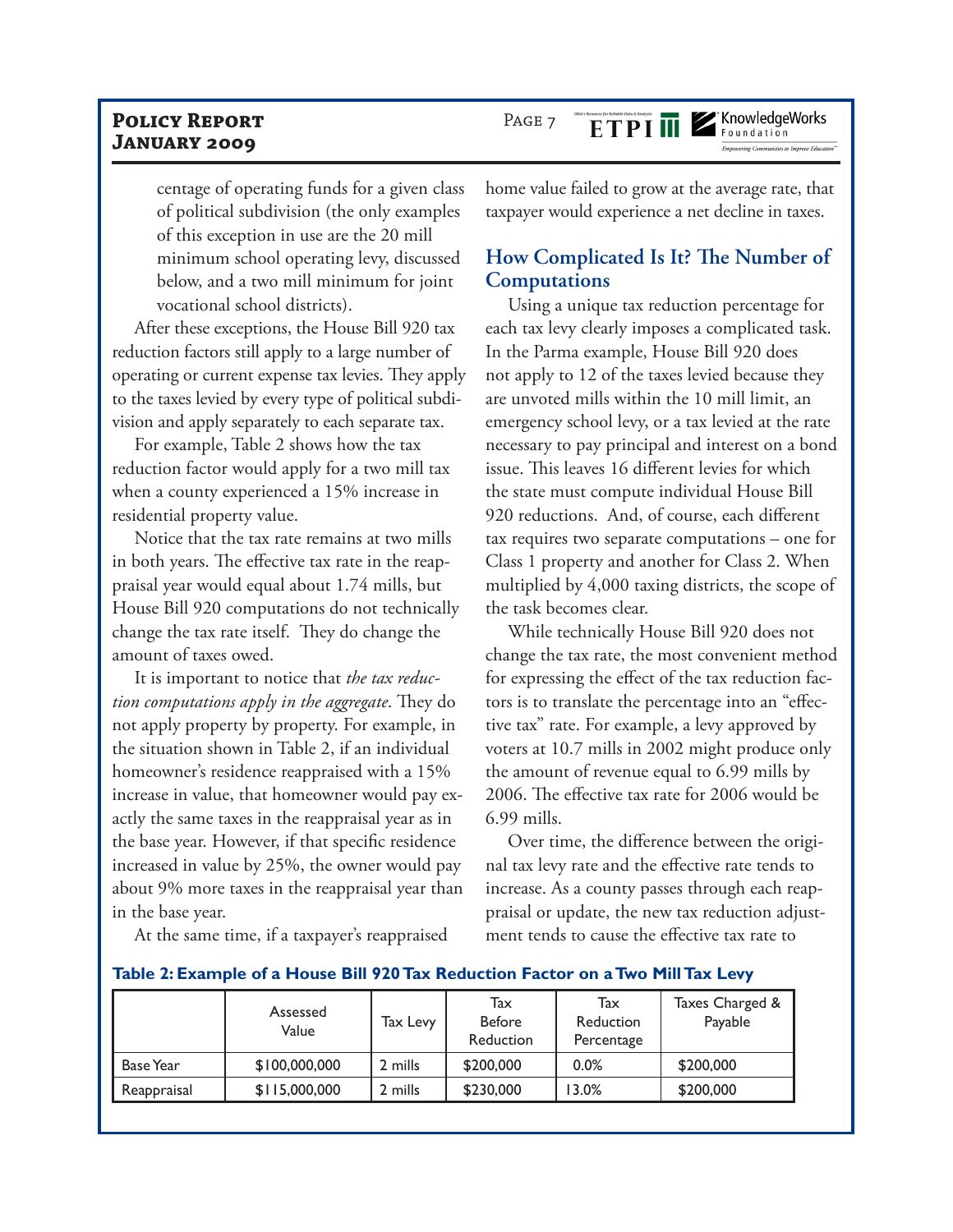depart further and further from the original tax rate authorization.<sup>4</sup>

In Table 1, Parma schools levied 5.1 unvoted mills and 28.9 voted mills in 1976 when House Bill 920 took effect. The 5.1 unvoted mills weren't affected by House Bill 920 and continued at that same rate in 2007. But the 28.9 voted mills from 1976 were charged against residential property at the effective rate of 8.61.

By comparison, Parma schools' 2005 levy of 4.90 mills applied at an effective rate of 4.45 mills in 2007. Table 1 shows that the 2007 effective rate of each Parma levy represents a smaller percentage of the original tax rate as the levies become older.

The three emergency levies work differently. They raise a constant sum of money each year, and the tax rate charged applies equally to all classes of property.

## **How Complicated Is It? The Treatment of New Construction**

House Bill 920 adjustments do not offset changes in valuation caused by new construction. They only apply to property that existed in both the preceding year and the year for which the state computes the adjustment. This means that the state excludes the value of new construction from the computations. However, the effective tax rate applicable to any new construction incorporates the adjustments applicable to all other property. For example, if a home existed

4. The tax reduction percentage tends to grow because valuations tend to grow. What happens if aggregate property values fall? Current economic conditions make this more than a theoretical question. In fact, the tax reduction factor computation goes both ways. If values fall, the percentage reduction will become smaller so that the tax produces a constant amount of revenue. Under such circumstances, the effective rate of a tax would increase. However, such changes in the tax reduction factors cannot cause the effective tax rate to exceed the rate originally authorized by the voters.

#### PAGE 8 **ETPIM**

KnowledgeWorks Foundation

**Empowering Communities to Improve Educatio** 

in Parma in 2006 and 2007, its effective tax rate in 2007 would equal 62.80 mills. If a new home worth \$214,000 were built in Parma in 2007, the effective tax rate applicable to that home also would equal 62.80 mills. The exclusion of new construction from the House Bill 920 adjustments simply means that the district's tax base would have new taxable value of \$75,000 (35% of the home's \$214,000 market value) added by that new construction.

The addition of new valuation in this way *does*  cause growth in tax revenues. But a mistaken notion about the benefit of additional tax revenue from new construction has arisen. Some people believe the new construction only augments the tax base in the year of construction and then (somehow) House Bill 920 cancels out the addition of the new value in subsequent years. In fact, new construction permanently increases the base amount of revenue allowed by the House Bill 920 formulas. The increase realized in the year of construction becomes built into the base year for purposes of the tax reduction computations in the next year.

#### **Advantages of House Bill 920**

House Bill 920 has done exactly what its sponsors intended: it has controlled unvoted tax increases on real property. Table 3 shows an example of how much protection homeowners have received from House Bill 920 adjustments.

The market value of a home in Parma increased by an average of about 3.35 times from 1976 to 2007. (1976 is the first year in which the tax reduction factors applied.) In 1976, the school district levied 28.9 voted mills for current expenses. That tax rate would have raised \$405 on a house with a market value of \$40,000. By 2007, the value of the same house had increased to \$134,278. Without House Bill 920, the 1976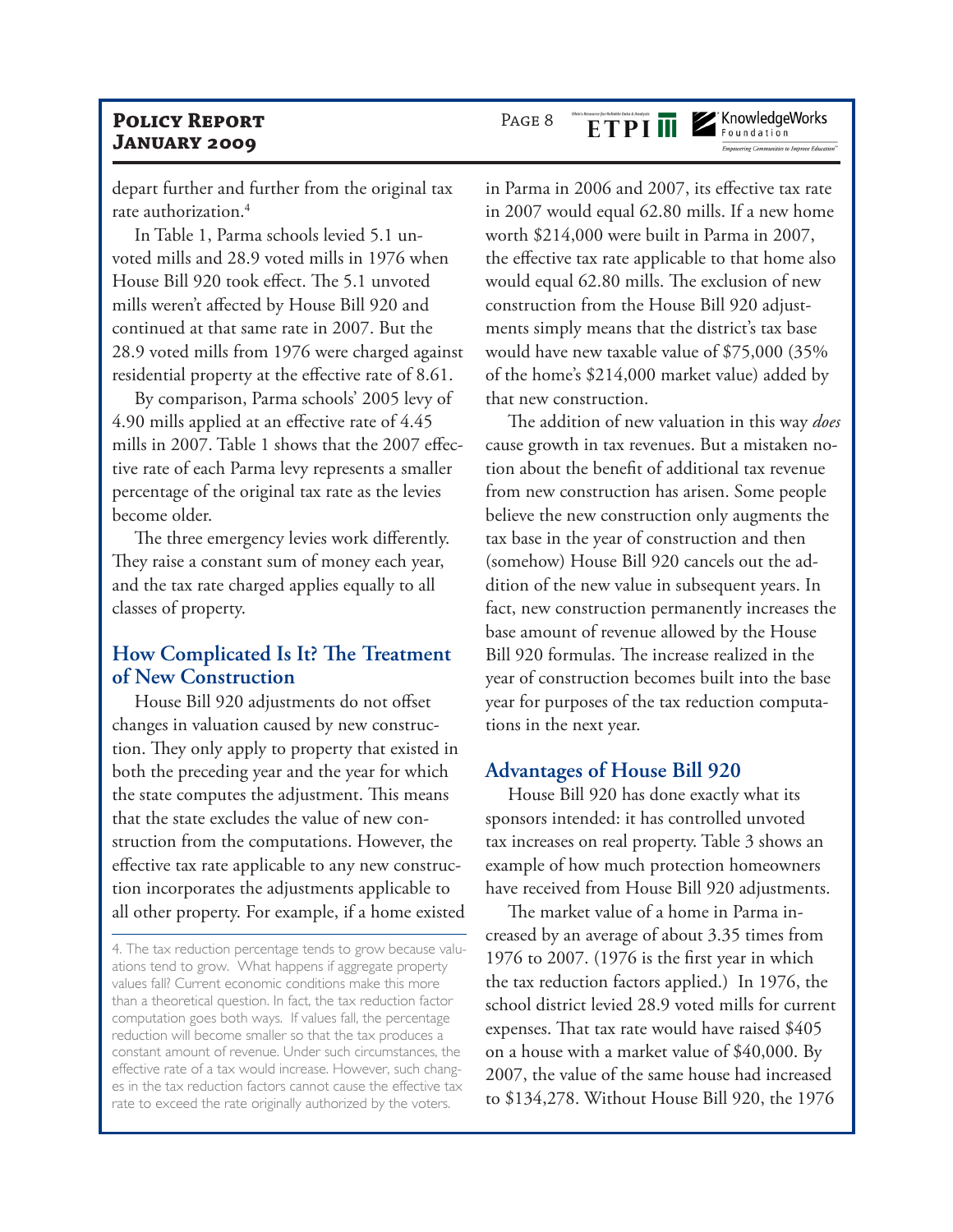.<br>Empowering Communities to Improve Educatio

|             | Table 3. Example 011 anna 1770 School Taxes in 1770 and in 2007 as Applied to a Residence |                  |                                  |                                                    |                                            |                                      |  |
|-------------|-------------------------------------------------------------------------------------------|------------------|----------------------------------|----------------------------------------------------|--------------------------------------------|--------------------------------------|--|
| Tax<br>Year | Market<br>Value                                                                           | Taxable<br>Value | Number of<br>1976 Voted<br>Mills | <b>Taxes Before</b><br>HB 920<br><b>Reductions</b> | Taxes After<br>HB 920<br><b>Reductions</b> | Number of<br>Effective 1976<br>Mills |  |
| 1976        | \$40,000                                                                                  | \$14,000         | 28.9 mills                       | \$405                                              | \$405                                      | 28.90 mills                          |  |
| 2007        | \$134,278                                                                                 | \$46,997         | 28.9 mills                       | \$1,358                                            | \$405                                      | 8.61 mills                           |  |

#### of Parma 1976 School Taxes in 1976 and in 2007 as Applied to

\*Amounts rounded to nearest dollar. Illustration assumes the house value increased at the average rate in the school district over the period.

#### **Table 4: Example of Parma 2007 School Taxes as Applied to a Residence without House Bill 920's Enactment and as Actually Computed**

|                | Market<br>Value | Taxable<br>Value | Number of<br><b>Effective Mills</b> | Taxes<br>Charged |
|----------------|-----------------|------------------|-------------------------------------|------------------|
| Without HB 920 | \$134.278       | \$46,997         | 28.90 mills                         | \$1,358          |
| Actual 2007    | \$134.278       | \$46,997         | 33.35 mills                         | \$1,567          |

tax rate of 28.9 mills would have charged \$1,358 against that property. Taxes would have increased by almost 2½ times, and those increases would have occurred automatically without any voter approval.

Instead, House Bill 920 adjustments continuously offset increases in the value of the house, keeping the taxes raised from those original mills the same from 1976 to 2007. The cumulative effect was that the original 28.9 mills had an effective tax rate of only 8.61 mills by 2007.

#### **Disadvantages of House Bill 920**

House Bill 920 had as its purpose to stop unvoted or automatic tax increases caused by the reappraisal of real property. As the preceding section showed, the legislation accomplished its purpose.

The disadvantage of House Bill 920 lies in its inefficiency. Its control of automatic tax increases comes at the price of frequent ballot activity.

For example, between 1976 and 2007, voters in the Parma school district approved additional

taxes on eight different occasions – an average of a new tax about every four years. Six of these increases provided additional revenue for current expenses, and two provided additional money for permanent improvements. Three of the current expense additions took the form of emergency levies.

What has been the effect of these additional levies? The first row of Table 4 shows what would have happened by 2007 if House Bill 920 were never enacted. The 28.9 voted mills levied in 1976 for current expenses would have continued to apply at that full rate in 2007. The taxes charged on the house in the example would have equaled \$1,358.

The second row shows the actual taxes charged against the example residence in 2007. In the eight tax levy elections, voters approved a total of 30.7 additional mills. The effective rate of those additional mills by 2007 equaled 24.74 mills. Combined with the 8.61 mill effective rate of the original 28.9 mills, the total effective rate in 2007 equaled 33.35 mills.

Therefore, over a period of 31 years, voted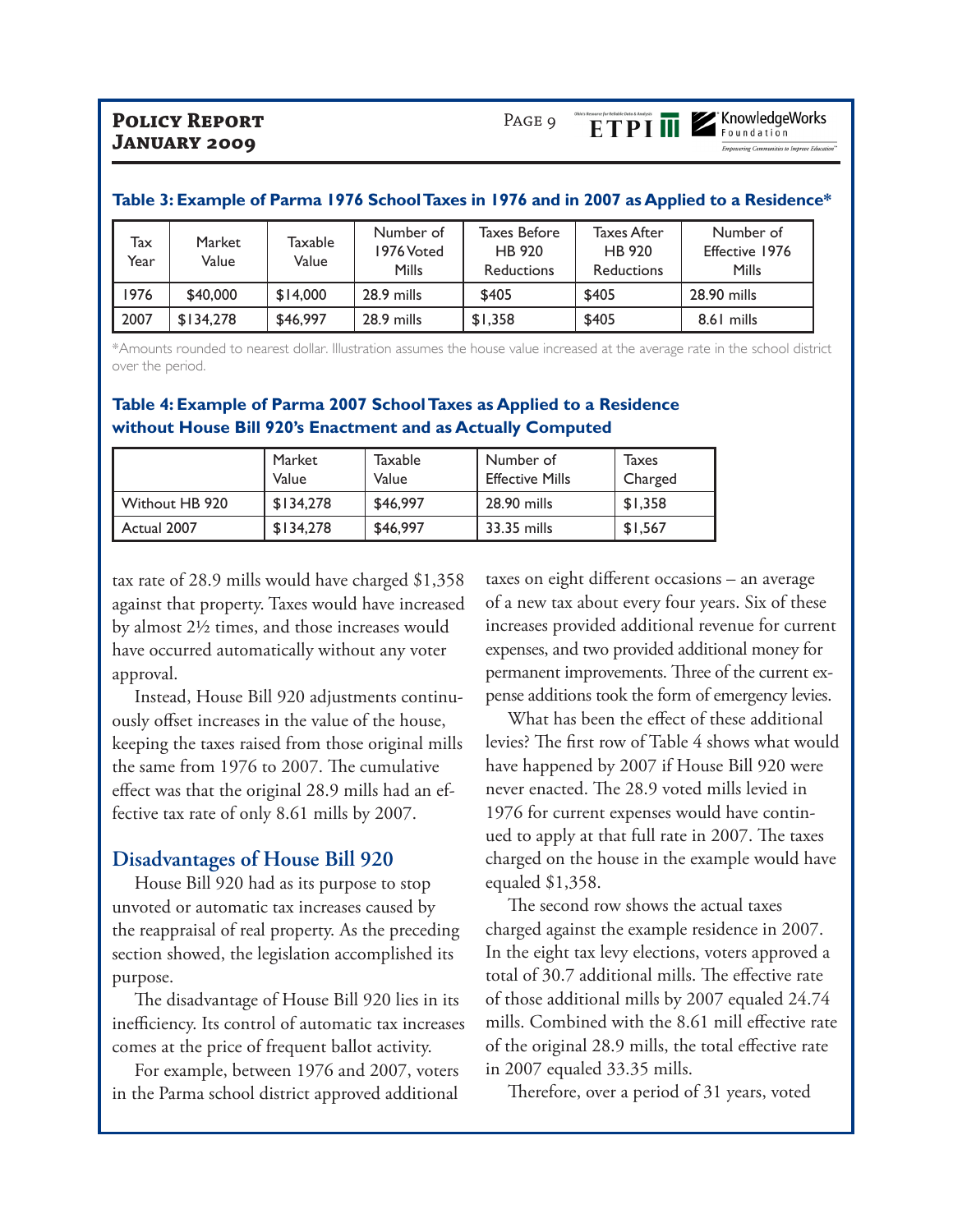

**Empowering Communities to Improve Education** 

| Year | Class 1<br>Value | Class 1<br>Rate in<br>Mills | Class 1<br><b>Taxes</b> | Class <sub>2</sub><br>Value | Class <sub>2</sub><br>Rate in<br>Mills | Class 2<br><b>Taxes</b> |
|------|------------------|-----------------------------|-------------------------|-----------------------------|----------------------------------------|-------------------------|
| 1975 | \$24.9 billion   | 28.64                       | $$712.4$ million        | \$9.9 billion               | 28.83                                  | \$289.9 million         |
| 1983 | \$50.2 billion   | 24.68                       | \$1,238.4 million       | \$17.4 billion              | 28.13                                  | \$488.2 million         |
| 1991 | \$71.8 billion   | 28.86                       | \$2,073.2 million       | \$28.1 billion              | 31.67                                  | \$889.9 million         |
| 1999 | $$118.6$ billion | 29.19                       | \$3,461.9 million       | \$38.0 billion              | 35.21                                  | $$1,337.1$ million      |
| 2007 | \$184.1 billion  | 29.80                       | \$5,485.6 million       | \$51.6 billion              | 36.41                                  | \$1,879.7 million       |

#### **Table 5: State Effective Rate on Real Property, 1975 – 2007**

Class 1 = Residential/Agricultural, Class 2 = All Other Real Property Source: Ohio Department of Taxation

#### **Table 6: Percentage Change in Real Property Values, Tax Rates, and Taxes, 1975 – 2007**

| Interval     | Class 1<br>Value | Class 1<br>Rate in<br><b>Mills</b> | Class 1<br>Taxes | Class <sub>2</sub><br>Value | Class 2<br>Rate in<br>Mills | Class 2<br>Taxes |
|--------------|------------------|------------------------------------|------------------|-----------------------------|-----------------------------|------------------|
| 1975 to 1983 | 102%             | $-14%$                             | 74%              | 75%                         | $-2%$                       | 68%              |
| 1983 to 1991 | 43%              | 17%                                | 67%              | 62%                         | 13%                         | 82%              |
| 1991 to 1999 | 65%              | %                                  | 67%              | 35%                         | 11%                         | 50%              |
| 1999 to 2007 | 55%              | 2%                                 | 58%              | 36%                         | 3%                          | 41%              |
| 1975 to 2007 | 640%             | 4%                                 | 670%             | 422%                        | 26%                         | 548%             |

school taxes in Parma increased by 4.45 mills. That represents an increase in effective taxes of a little over 0.14 of a mill per year.

At the same time, the school district faced an election, with the attendant expense of energy and other resources, on average about once in four years to obtain this relatively small increase in taxes.

In the end, taxpayers approved higher taxes than they would have paid without the controls imposed by House Bill 920.

#### **Statewide Effects of House Bill 920**

Table 5 provides a statewide perspective on the effects of House Bill 920. Using district-bydistrict data beginning in 1975 and following at eight-year intervals, Table 5 shows how effectively House Bill 920 has limited tax increases.

The table shows that the effective tax rate on Class 1 property increased by a little over one mill from 1975 to 2007. The effective tax rate on Class 2 real property increased by about 7½ mills over the same period.

Table 6 shows the percentage increases implied by the numbers in Table 5.

The table shows that an initial reduction in effective tax rates occurred in the first eight years of House Bill 920. After that, the other periods all show at least small increases in effective tax rates for both classes of real property. Over the entire period of 32 years, the effective tax rate on residential property was held almost constant, increasing by 4%. (Ideally, Tables 5 and 6 would show changes in six-year intervals so that they occurred over consistent reappraisal cycles but that data was not available.)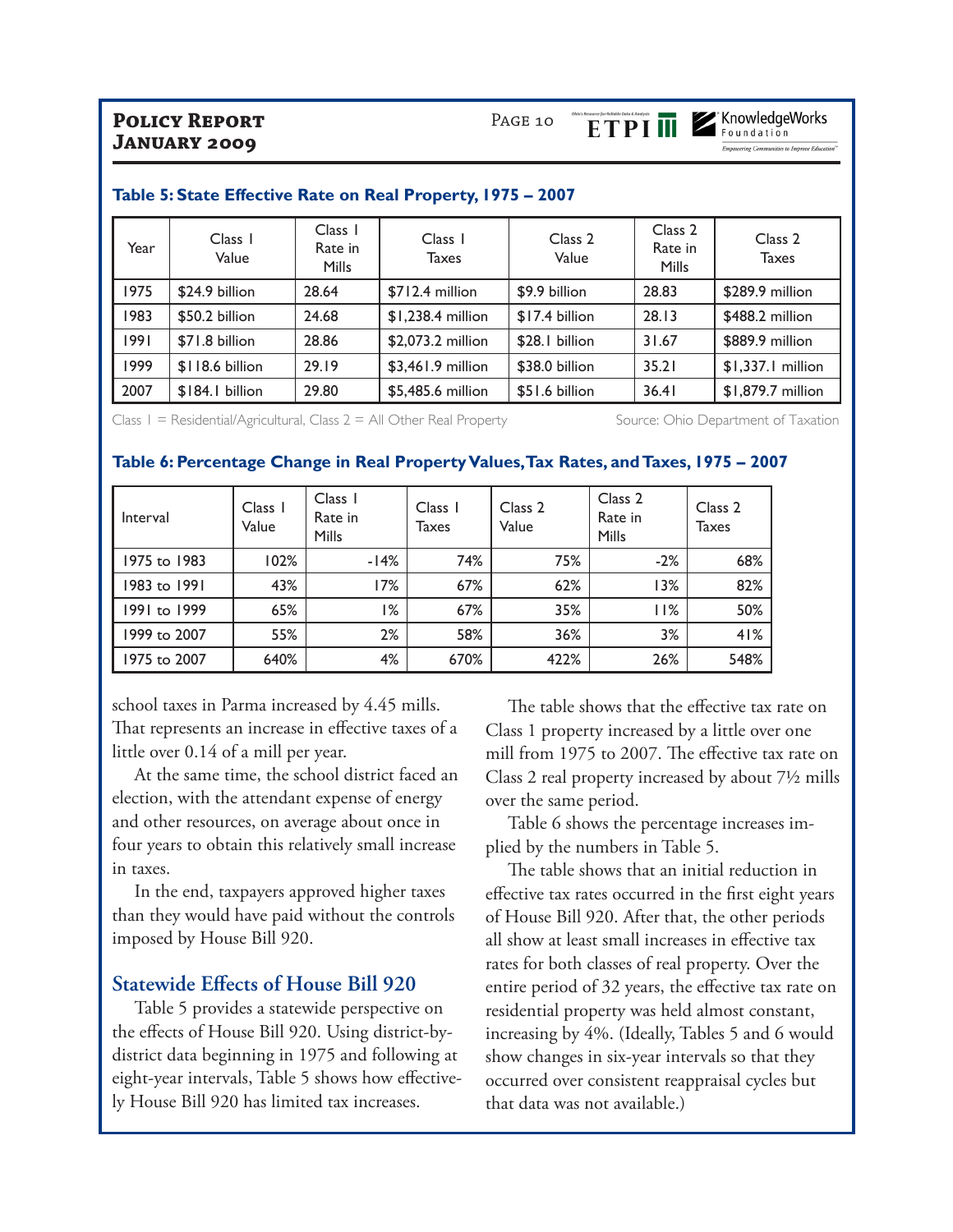As the background about House Bill 920 would suggest, the largest increases in valuation occurred in the initial eight-year period. That period included the years in which the state implemented the equalization requirements of the Park Investment cases and experienced rapid inflation.

Data broken down by school district shows that more school districts experienced a net increase in tax rate since 1975 than experienced a decrease. According to the Ohio Department of Taxation, 336 districts saw an increase in the effective rate between 1975 and 2007, averaging 5 mills; 271 had a decrease, averaging 4.87 mills; and five districts stayed the same.

If the effective rate on Class 1 property had remained constant since 1975, the taxes charged against that property in 2007 would have equaled \$5,283 million. The taxes actually charged against Class 1 property in 2007 equaled \$5,486 million.

However, on a district-by-district basis, the story is different. Some districts collected more than the 1975 effective rate would have charged, and others collected less. For example, most school districts in Cuyahoga County levied less tax in 2007 than they levied in 1975 by a net amount of about \$58 million. On the other hand, in Franklin County, actual 2007 taxes exceeded hypothetical taxes charged at 1975 rates by \$184 million.

The process of getting from 1975 to 2007 has required school districts to place tax levy proposals before the voters on many occasions. Table 7 shows the number of school operating levies placed on the ballot from 1975 through 2007 in Ohio, as well as the passage rate in each year.

From 1975 through 2007 nearly 9,800 school operating levies were on the ballot, 49.3% of which were approved by voters. The 433 levies on the ballot in 2004 were the most in the past 33 years.

#### **Table 7: Ohio School Operating Levies, 1975-2007**

**ETPIM** 

PAGE 11

| Year          | # Passed   | # Failed | Total | % Passed |
|---------------|------------|----------|-------|----------|
| 1975          | <b>II7</b> | 129      | 246   | 47.6%    |
| 1976          | 174        | 190      | 364   | 47.8%    |
| 1977          | 238        | 184      | 422   | 56.4%    |
| 1978          | 142        | 205      | 347   | 40.9%    |
| 1979          | 109        | 3        | 240   | 45.4%    |
| 1980          | 164        | 137      | 301   | 54.5%    |
| 1981          | 155        | 203      | 358   | 43.3%    |
| 1982          | 3          | 170      | 301   | 43.5%    |
| 1983          | 103        | 84       | 187   | 55.1%    |
| 1984          | 104        | 93       | 197   | 52.8%    |
| 1985          | 129        | 2        | 250   | 51.6%    |
| 1986          | 159        | 130      | 289   | 55.0%    |
| 1987          | 132        | 187      | 319   | 41.4%    |
| 1988          | 169        | 217      | 386   | 43.8%    |
| 1989          | 147        | 195      | 342   | 43.0%    |
| 1990          | 6          | 249      | 410   | 39.3%    |
| 1991          | 184        | 236      | 420   | 43.8%    |
| 1992          | 184        | 224      | 408   | 45.1%    |
| 1993          | 2          | 204      | 325   | 37.2%    |
| 1994          | 162        | 168      | 330   | 49.1%    |
| 1995          | 168        | 152      | 320   | 52.5%    |
| 1996          | 153        | 125      | 278   | 55.0%    |
| 1997          | 132        | 92       | 224   | 58.9%    |
| 1998          | 112        | 59       | 7     | 65.5%    |
| 1999          | 117        | 68       | 185   | 63.2%    |
| 2000          | 149        | 65       | 214   | 69.6%    |
| 2001          | 109        | 60       | 169   | 64.5%    |
| 2002          | 2          | 77       | 198   | 61.1%    |
| 2003          | 145        | 125      | 270   | 53.7%    |
| 2004          | 186        | 247      | 433   | 43.0%    |
| 2005          | 178        | 183      | 361   | 49.3%    |
| 2006          | 144        | 136      | 280   | 51.4%    |
| 2007          | 130        | 123      | 253   | 51.4%    |
| <b>Totals</b> | 4,829      | 4,969    | 9,789 | 49.3%    |

KnowledgeWorks Foundation

Empowering Communities to Improve Educatio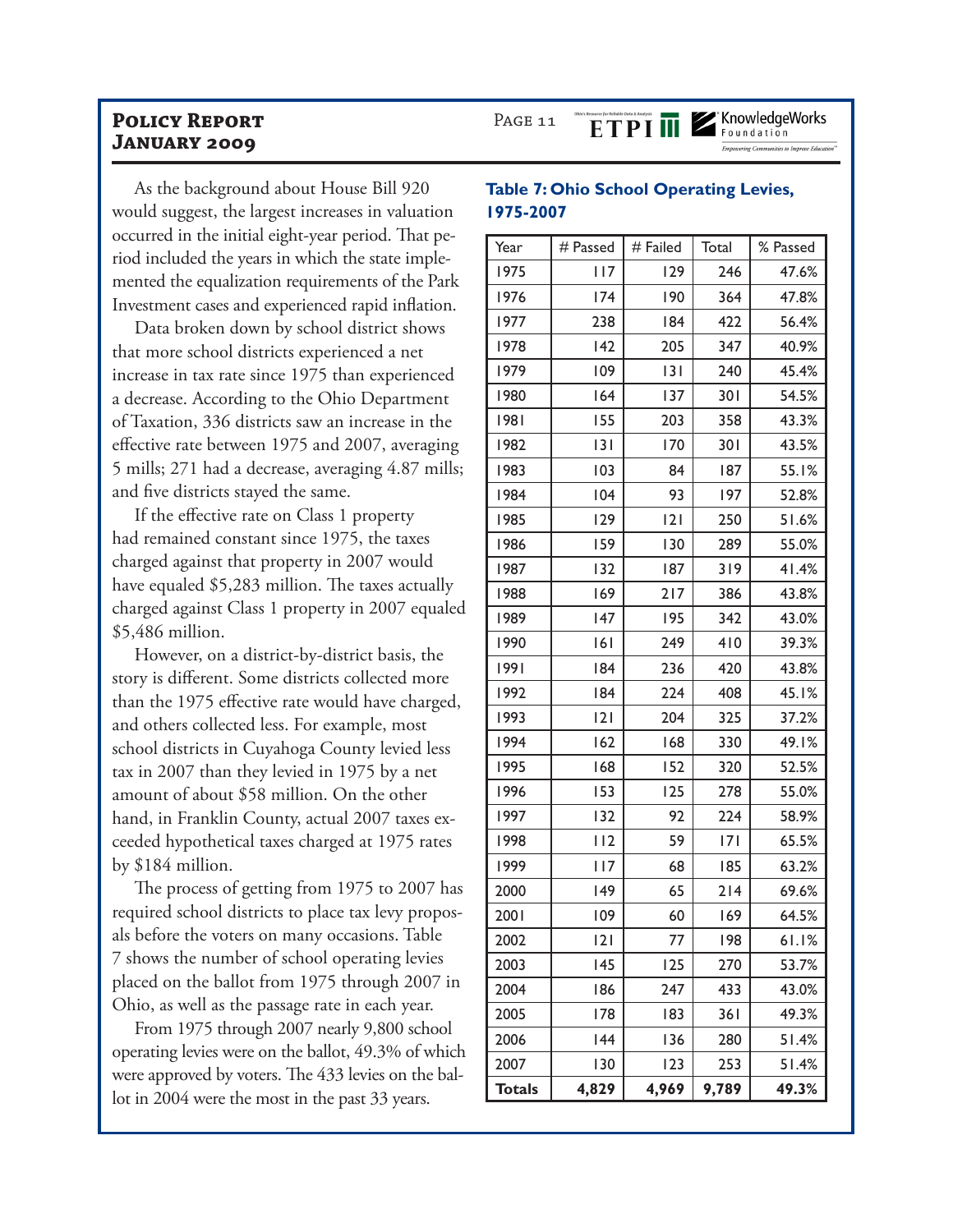#### **Special Problems for School Districts Caused by House Bill 920**

While House Bill 920 reduces the effective tax rate charged by all political subdivisions, it makes the most serious impact on school districts. Most other types of local government have other sources of growing revenue. Counties have local sales taxes; municipalities have the municipal income tax. Or, some local governments – such as townships – may rely as much as school districts on the real property tax in relative terms, but their total revenue needs are much less.

Thus, House Bill 920 poses a special problem for school districts for several reasons.

- Schools' revenue needs are greater in absolute terms. Education is highly labor intensive and wages have increased along with general inflation. Moreover, in the 30 years since 1976, expectations about what schools can and should do have increased. Federal standards have mandated additional spending for special needs pupils. More recently, the No Child Left Behind Act increased schools' costs without a commensurate increase in federal aid.
- While schools have the authority to seek income taxes as a replacement or alternative to property taxes, voters have not favored that tradeoff in many school districts. Only about a fourth of Ohio's 613 school districts, most of them in rural areas, have adopted an income tax.
- House Bill 920 adjustments interact with formulas that determine state aid for school districts. Interaction between the state education aid formula and House Bill 920 has had two general consequences. On the one hand, HB 920's *de facto* creation of effective tax rates separate from the tax rates originally authorized has reduced

state aid. The state aid formula essentially presumes that schools receive revenue from property taxes almost as though House Bill 920 simply did not exist. This so-called "phantom revenue" costs school districts by reducing state aid payments. On the other hand, this has led to various creative attempts by school districts to dodge the impact of House Bill 920, the state aid formulas, or both.

#### *1) 20 Mill Floor*

The Ohio Constitution permits the legislature to fix a minimum tax rate for any type of local government, and legislation has designated a minimum rate of 2% or 20 mills for school districts. This minimum tax means that when House Bill 920 would force the effective tax rate below 20 mills, a second adjustment raises it back up exactly to 20 mills. Because the minimum tax rate fixes a level of taxation below which the effective rate may not go, its popular name is the "20 mill floor." (When a school district benefits from the 20 mill floor, popular terminology *sometimes* calls such a district a "guarantee district." Unfortunately, this terminology can add to the confusion about real property taxes and school funding because the term "guarantee district" also *often* refers to school districts that benefit from a guaranteed minimum amount of state aid. The tax reduction factor system guarantee and the state aid school funding formula guarantee arise from different circumstances. )

The 20 mill floor essentially short-circuits the tax-reducing feature of House Bill 920. When a reappraisal or update occurs in a school district "at the floor," increases in value do translate into higher taxes for taxpayers and more revenue for the school district. For this reason, a school dis-

PAGE 12

**ETPI III** 

## KnowledgeWorks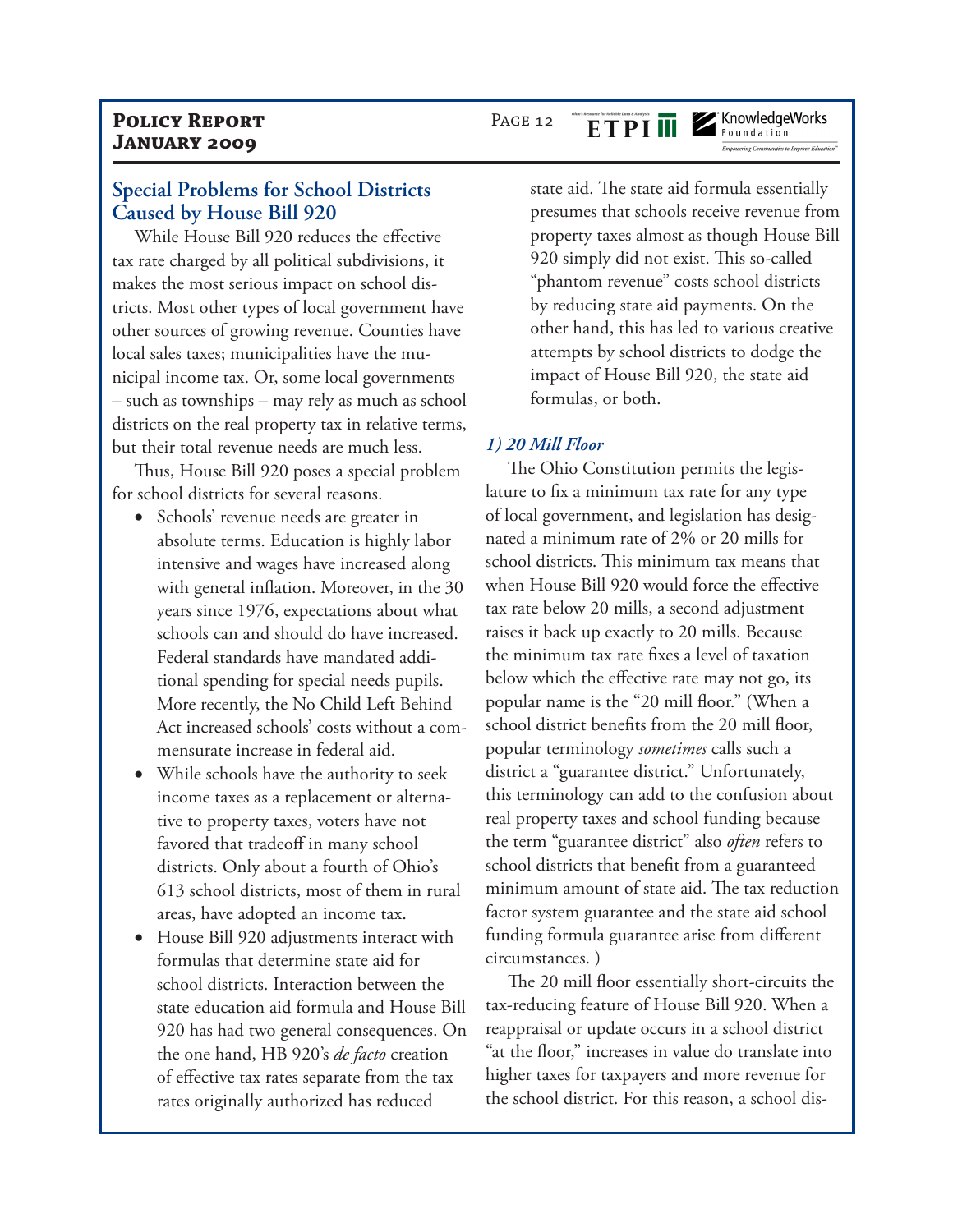trict at the floor is said to possess 20 "growing" mills. Taxes on real property in those districts grow when valuations increase.

Currently, nearly 400 school districts benefit from the minimum effective rate provision. In 2007, 386 districts benefitted from the 20 mill floor with respect to Class 1 property.

The 20 mill floor represents a legal exception to the taxpayer protections in House Bill 920. In a sense, the guarantee reflects a recognition that HB 920 can work too effectively. No other type of local government benefits from a minimum levy except for joint vocational school districts. For joint vocational districts, the minimum levy (or floor) equals two mills (0.2%).

#### *2) Gap Aid*

The state's school aid formula interacts with real property tax formulas in several ways. One such interaction occurs between the determination of a school district's share of basic education funding responsibility and the operation of House Bill 920.

While the state's education aid formula has many complex components, it relies at heart on a relatively simple concept. Each school district has responsibility to pay a share of basic education costs. The legislature has determined this local share to be the amount raised by a tax of 23 mills. (In school funding jargon, this local share of basic costs is called the "chargeoff" because it is charged off against the district's state funding entitlement.)

A problem arises because the amount that a school district raises each year from local property tax levies often is different from the 23 mills the state formula presumes. For example, if a school district levies the minimum 20 mill tax, it raises three mills less than the amount required as its local share.

## PAGE 13

ETPI ME KnowledgeWorks

Imagine two people trying to split a restaurant check for \$100. One person offers to pay \$77 if the other person will pay \$23, but the second person only has a twenty-dollar bill.

By analogy, the school funding formula determines the total "check" for basic education costs. The state pays whatever remains due after the local districts pay 23 mills, except, in the case of districts at the floor, they only have 20 mills. Who pays the missing three dollars in the restaurant example, or the missing three mills in the school funding example?

Well, in the restaurant analogy, one would hope that the person who offered to pay \$77 would have the extra \$3. In the case of school funding formulas, the state's constitutional responsibility to provide for a thorough and efficient education system forces it to pay the difference. As a result, the state pays additional aid up to three mills worth of every school district's tax base where the district's actual taxes do not equal the minimum. (Actual computations are somewhat more complicated, but this description captures the principles at work in these situations.)

The technical name for the amount paid by the state to make up the difference between the local chargeoff amount and the taxes raised at the House Bill 920 floor is the "chargeoff supplement." The popular description of this payment is "gap aid." The additional payment fills the gap between what the school aid formula charges a school district and the amount that House Bill 920 guarantees that the district can raise in local taxes.

Why would all school districts not want to benefit from the 20 mill floor? In fact, the 20 mill guarantee acts like a two-edged sword. It does benefit a district with a minimal tax rate, allowing it to receive growth in revenue when property values increase. However, the guarantee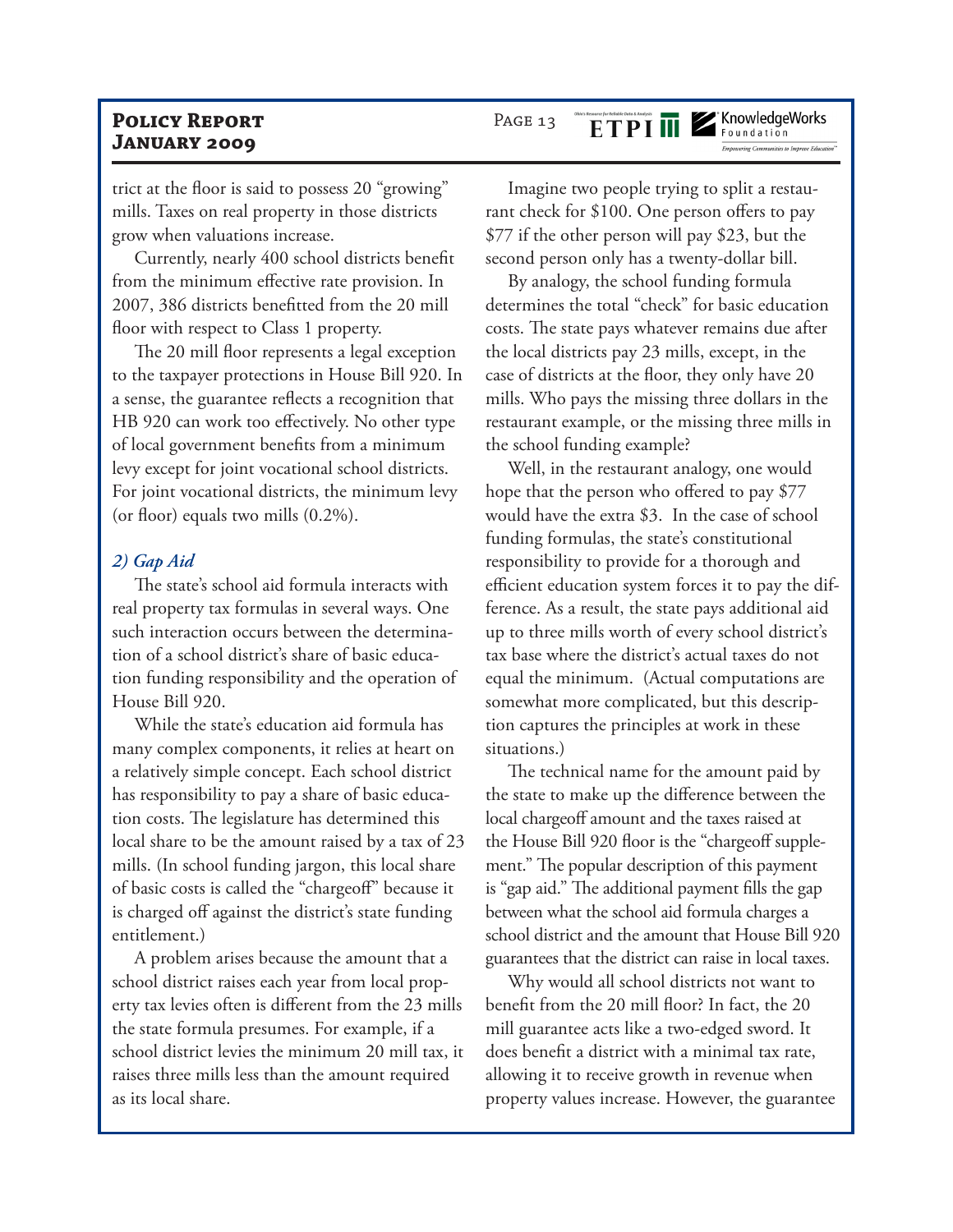status also effectively prevents such districts from levying additional taxes for optional or enhanced programs. When a district on the floor obtains voter approval for higher tax rates, the additional taxes are included in the chargeoff computation. The effect is that the new local taxes simply replace state dollars that the school district would have received anyway, meaning that local residents pay higher taxes without the schools having more revenues to spend.

A recent amendment to the school funding formula permits such 20 mill floor districts to phase in the effects of an additional tax over four years. However, after taking into account other details of the state aid formulas, the bottom line for a floor district means that for such a district to obtain three mills above the state requirements, it would need approval for an additional nine mills. In this way, the minimum effective tax allowed by House Bill 920 becomes a kind of trap for school districts who receive its benefit.

#### *3) Emergency School Levies Outside 20 Mill Floor*

When a school district finds itself at the 20 mill guarantee, it benefits from revenue growth. However, the addition of any more current expense mills causes the school district to revert to a "no growth" situation. For example, if a school district levied 20 mills in 2005, passed an additional seven mills in 2006, and underwent reappraisal in 2007, its revenue from voted taxes in 2007 would equal that of 2006. The only exception would occur to the extent that new construction became taxable in 2007.

Once a district's current total operating tax rate exceeds 20 mills, House Bill 920 takes over with respect to all of the district's voted taxes. The rigor with which House Bill 920 operates encouraged a search for an escape hatch. Emergency tax levies have provided that escape route.

## PAGE 14

KnowledgeWorks

Voters must approve an emergency school levy, just as they must all other taxes above the 10 mill limitation. However, emergency levies apply at whatever rate necessary to raise a specific dollar amount. The voters approve that dollar amount when the emergency levy proposal appears on the ballot. An emergency levy can apply for up to five years. It can never grow – it never raises more than the originally authorized number of dollars.

An emergency levy benefits from an explicit exception from House Bill 920, though. It does not count as a current expense levy. When the state computes the House Bill 920 tax reduction adjustment, it ignores any emergency school levies. This means that a school district can receive growth on its 20 voted mills for current expense *plus* the constant dollar amount raised by an emergency levy.

In this way, emergency school levies create a kind of loophole for ameliorating some of the most restrictive effects of House Bill 920's tax limitation. (The emergency school levy does not operate as a loophole by which school districts can levy taxes above 20 mills and still receive gap aid. Revenue from emergency school levies does count against local contribution requirements in the state school aid formula.)

#### *4) Reappraisal Phantom Revenue*

The phenomenon known as "phantom revenue" poses what is arguably the most difficult House Bill 920 problem for school districts. This problem arises from the interaction of the tax reduction formula and the state school aid formula. To understand this interaction involves a two-step process.

The first step is to look at how reappraisal affects tax revenues. Table 8 shows the effects of House Bill 920 in a hypothetical school district.

### **ETPIM**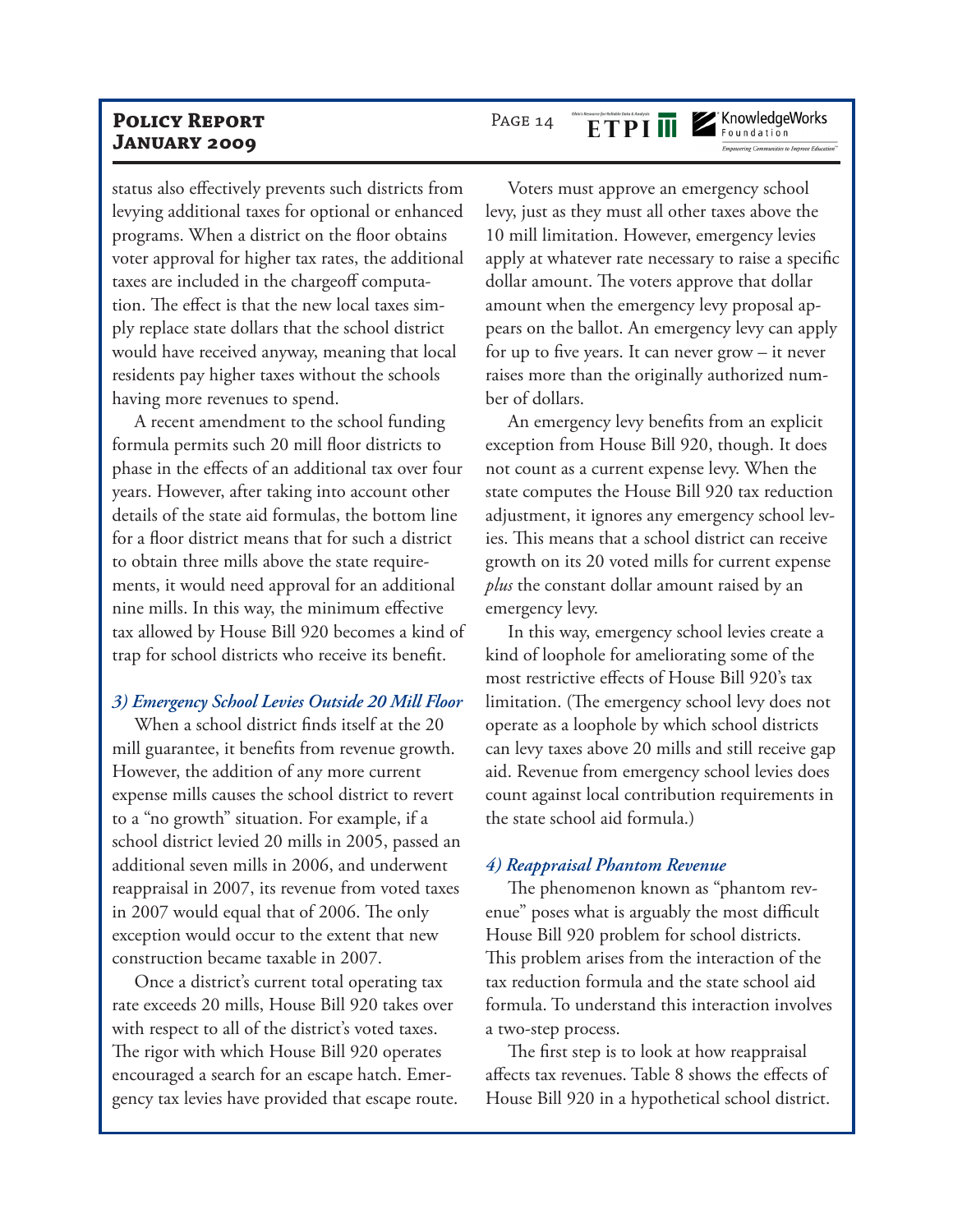To simplify the example, the table excludes effects of new construction. It also shows only one class of real property.

The table shows that a reappraisal occurred in 2006 and an update in 2009, both of which resulted in 15% increases in valuation. The intervening years of 2007 and 2008 show no increase because no reappraisal or update occurred in those years. Because House Bill 920 held the voted tax revenue constant, the reappraisal reduced the school's effective tax rate from 27 mills to 24.13 mills and the update reduced it from 24.13 mills to 21.64 mills. Unvoted taxes, which aren't subject to House Bill 920 provisions, increased.

The total of the effective voted rate plus the five unvoted mills appears in the last column. In one reappraisal plus update cycle, this sample district lost almost 5½ mills in effective tax rate. At the same time, taxpayers avoided cumulative tax increases of about \$3.4 million over the

period from 2006 through 2009.

The simple interpretation is that House Bill 920 protected the taxpayers from a 32% increase in taxes when values increased by that percentage. Instead, taxpayers only paid about 6% higher taxes in 2009 than they paid in 2005.

Just to restate this conclusion: the school district's tax revenues increased from \$5.4 million to \$5.722 million in five years. That increase equals about 6%.

Now, recall that the state school aid formula requires each school district to contribute 23 mills worth of taxes as a local contribution to basic education costs. The 23 mill chargeoff rate applies directly to taxable value – it does not take into account the effects of House Bill 920 reductions.

So the second step in understanding phantom revenue is to look at the changes in the required local contribution, or chargeoff, for this district. Since its taxable value increased by 32%, the chargeoff also increased by 32% from 2005 to 2009.

|      | Taxable<br>Value | Unvoted<br>Rate | Unvoted Tax<br>Revenue | Voted<br>Rate | Voted Tax<br>Revenue | <b>Effective</b><br>Rate |
|------|------------------|-----------------|------------------------|---------------|----------------------|--------------------------|
| 2005 | \$200,000,000    | 5 mills         | \$1,000,000            | 22 mills      | \$4,400,000          | 27.00 mills              |
| 2006 | \$230,000,000    | 5 mills         | \$1,150,000            | 22 mills      | \$4,400,000          | $24.13$ mills            |
| 2007 | \$230,000,000    | 5 mills         | \$1,150,000            | 22 mills      | \$4,400,000          | $24.13$ mills            |
| 2008 | \$230,000,000    | 5 mills         | \$1,150,000            | 22 mills      | \$4,400,000          | $24.13$ mills            |
| 2009 | \$264,500,000    | 5 mills         | \$1,322,500            | 22 mills      | \$4,400,000          | $21.64$ mills            |

#### **Table 8: Example of Reappraisal Changes in a Hypothetical School District**

#### **Table 9: Example of Chargeoff Changes in the Same Hypothetical School District**

| Year | Taxable<br>Value | Chargeoff<br>Rate | Local<br>Contribution | Growth in Local<br>Contribution | Total<br>Revenue | Growth<br>In Total<br>Revenue |
|------|------------------|-------------------|-----------------------|---------------------------------|------------------|-------------------------------|
| 2005 | \$200,000,000    | 23 mills          | \$4,600,000           |                                 | \$5,600,000      |                               |
| 2006 | \$230,000,000    | 23 mills          | \$5,290,000           | \$690,000                       | 5,550,000        | 150,000                       |
| 2007 | \$230,000,000    | 23 mills          | \$5,290,000           | \$690,000                       | 5,550,000        | 150,000                       |
| 2008 | \$230,000,000    | 23 mills          | \$5,290,000           | \$690,000                       | 5,550,000        | 150,000                       |
| 2009 | \$264,500,000    | 23 mills          | \$6,083,500           | \$1,483,500                     | 5,722,500        | 322,500                       |

## PAGE 15

ETPI ME KnowledgeWorks

**Empowering Communities to Improve Educatio**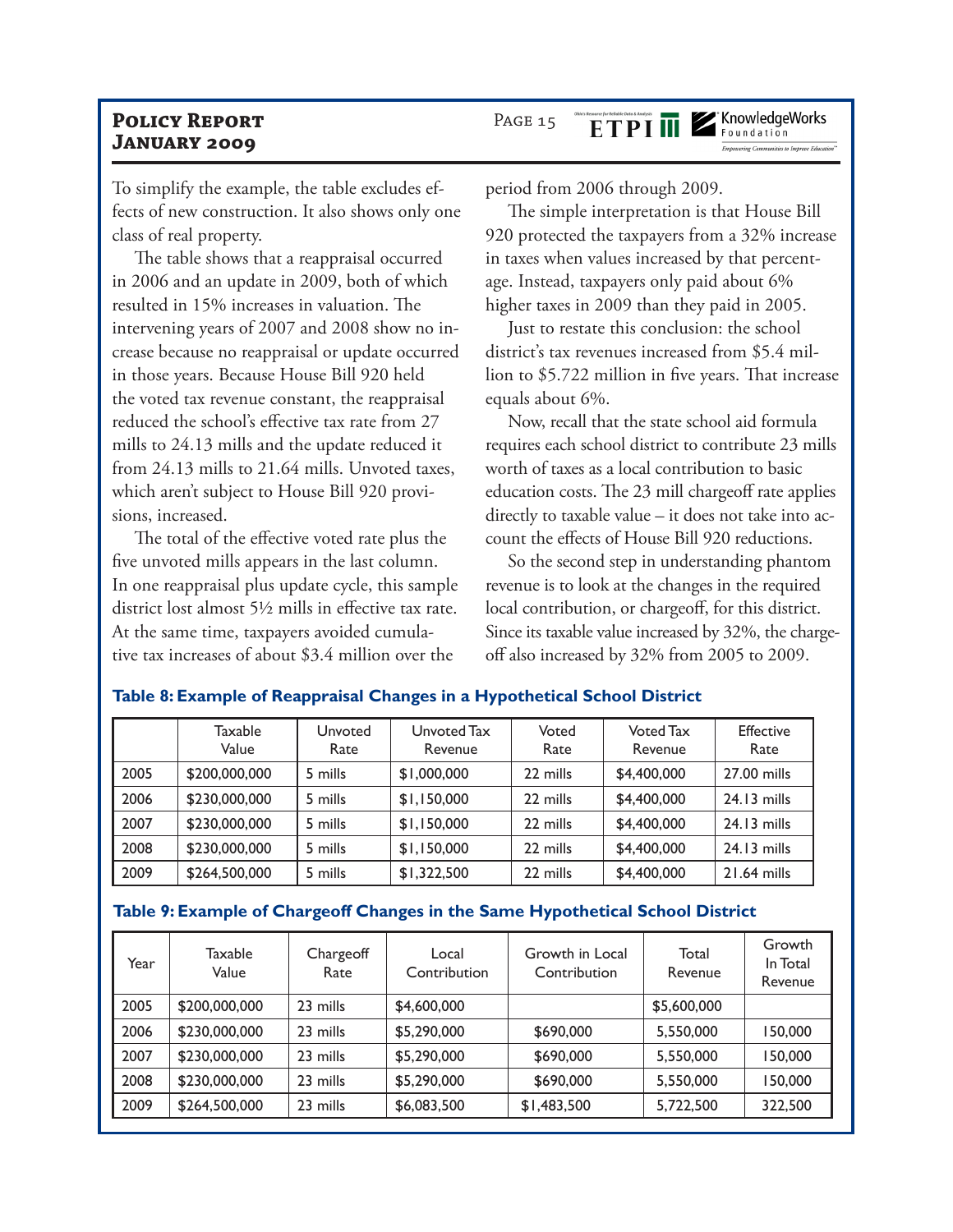The reappraisal in 2006 increased the state's required local contribution by \$690,000. But because House Bill 920 held revenue from voted taxes flat, the actual amount of increased revenue generated by the reappraisal equaled only  $$150,000$  – the amount that came from the 5 mills of unvoted tax.

Where does the school district obtain the additional \$540,000 to pay for the excess of the chargeoff increase over the actual revenue growth?

At the 2009 update, higher taxable values again raised the chargeoff amount, this time by \$793,500. However, actual revenue growth equaled only \$172,500. Cumulatively, the mandated local contribution grew by about \$1.5 million, but local taxes grew only by \$322,000. Again, where does the school district obtain its additional local contribution as defined by the chargeoff?

Because the higher chargeoff means less state aid, the amounts shown in the "Growth in Local Contribution" column of Table 9 also define how much state aid the school district loses due to the higher chargeoff amount. The amounts in the last column show how much of the loss in state aid the district recoups from automatic tax increases. By 2009, the reduction in state aid exceeds new tax revenue by about \$1.16 million.

The school district in the example has become caught between two formulas. Reappraisals and updates make the district appear able to fund a higher share of basic education costs. However, House Bill 920 insures that the school district does not have nearly as much additional tax revenue as the school funding formula attributes to it.

So where does the school district obtain additional money to pay for the higher local contribution? School districts can spend money

on additional or enhanced programs above the minimum contribution required by the state. In the example, the school district has four mills worth of taxes above the 23 mill requirement. As the effects of the first increase in the chargeoff occur in 2006, 2007, 2008, the district can make up the reduction in state aid caused by the higher chargeoff by using the remaining effective taxes above 23 mills (1.13 mills in the example). In consequence, the school district has less money to spend on expanded or enhanced programs. By 2009, the chargeoff actually exceeds the district's effective tax rate by 1.36 mills. The district has no place to obtain the additional revenue required unless it obtains voter approval for a new tax to restore some or all of the 2005 effective tax rate.

The example shown in Tables 8 and 9 illustrates in principle how phantom revenue destabilizes school funding. It does not attempt to account for a number of details involved in the state school aid formulas. For example, state aid formulas charge school districts for as much as 3.3 mills of local contributions in addition to the 23 mill chargeoff to pay for other parts of the state aid formulas. Also, changes in the per-pupil amount used by the state increase the amount against which the chargeoff applies. State aid formulas also phase in chargeoff increases over the three year reappraisal/update cycle, and so on.

The addition of these details would make the examples both more accurate in a technical sense and much more complicated in a practical sense. The purpose here is to show the interaction between House Bill 920 and the state school aid formula *in principle*. The example accomplishes that in as accurate a manner possible consistent with a reasonably simple presentation.

In real school districts, the effects of the phantom revenue phenomenon appear in the amount

#### PAGE 16 **ETPI III**

KnowledgeWorks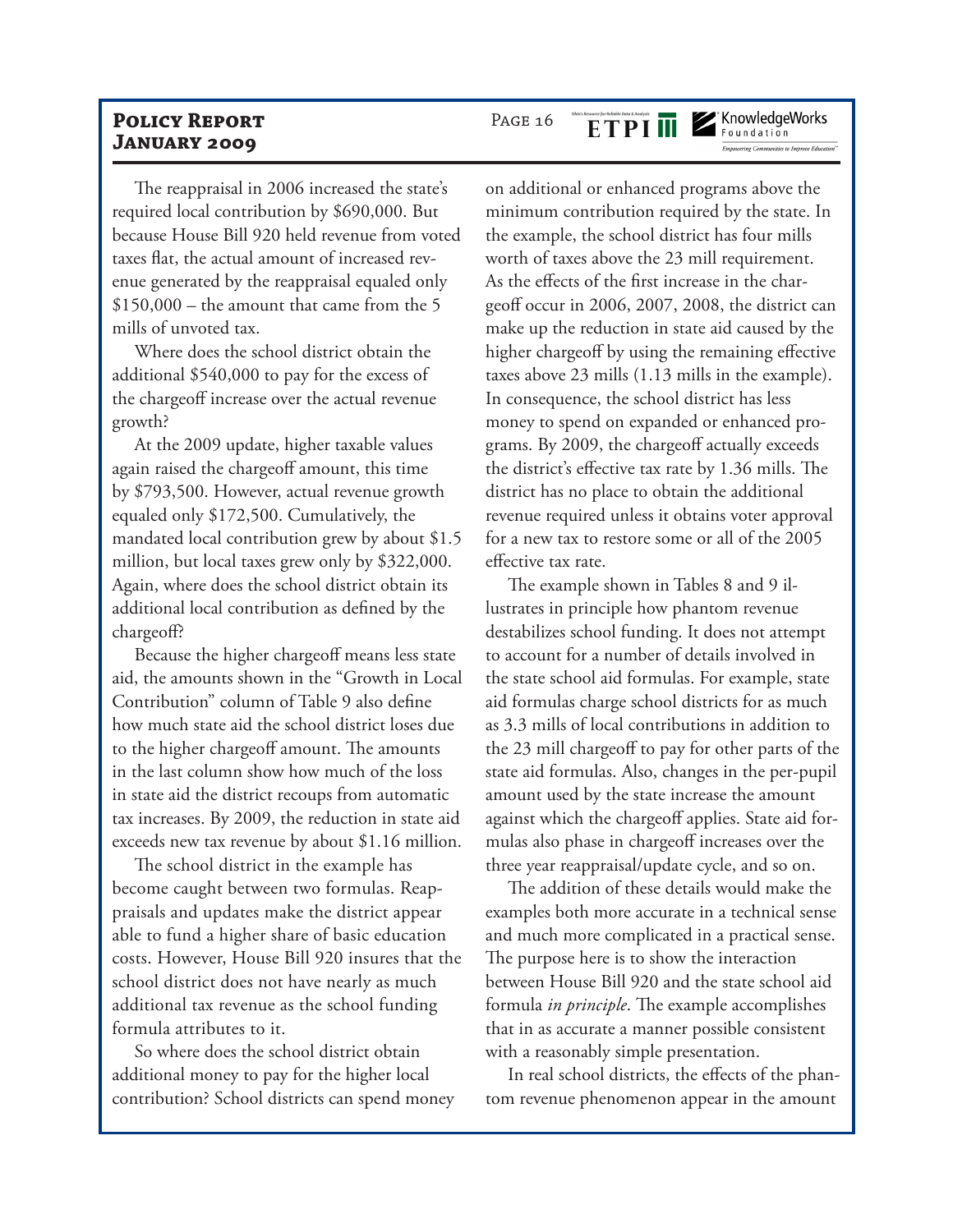PAGE 17

ETPI ME KnowledgeWorks

of tax levy ballot activity. Reference back to Table 1 shows that the Parma schools proposed successful school tax levies only once in the years from 1976 through 1999. Starting in 2000, the district has returned to the ballot seven times. Without the approval of these additional taxes, the effective tax rate for schools in Parma would have reached the 20 mill floor many years ago.

### *5) Permanent Improvement Levies and Unvoted Mills*

School districts have also used creative accounting to get around the effects of House Bill 920. One such loophole offers an opportunity for a school district on the 20 mill floor to obtain 21 growing mills rather than 20. Here is how it works.

Assume that a school district has five inside or unvoted mills and 24 voted mills (similar to the example shown in Table 5). Over time, reappraisals have reduced the effective tax rate of the voted mills to the 20 mill floor. Five unvoted mills plus fifteen effective voted mills would equal 20 mills.

Now, suppose that the school district reassigns one of its inside mills from a current expense purpose to a permanent improvement purpose. The district then has only four unvoted mills for current expenses. The effective rate of the district's 24 voted mills would increase from fifteen to sixteen mills to keep the district "on the floor." As a result, the district still would have 20 growing mills and would have gained a growing unvoted mill because House Bill 920 does not apply to unvoted mills.

The district's total number of growing mills has become 21 growing mills. This is just another example of the machinations designed to offset the tax limitations imposed by House Bill 920.

## **Options for Modifying or Replacing House Bill 920**

The problems caused by House Bill 920, especially for school districts, do not have an easy solution. However, several options do exist.

#### *Remedies*

The current Ohio Constitution contains a provision governing the terms of House Bill 920 for one reason. The Constitution generally requires that the real property tax apply uniformly to all real property. A system in which different effective tax rates apply to different types of real property, such as residential or business, would violate that general principle of uniform treatment.

Residential property values tend to grow much faster than commercial real estate values. This difference in growth rates creates the need for separate tax reduction factor computations for different classes of property. To reconcile this need for separate treatment of different classes of property with the general rule of uniform treatment for real property, the state needed a constitutional amendment. Business interests did not want such an amendment to become an open opportunity for the legislature to classify real property for tax purposes in any way that it chose.

As a result, the classified tax reduction factor amendment to the Constitution locks down a very specific format for the House Bill 920 tax reduction formulas. Specifically, for tax levies subject to House Bill 920, the classified reduction factors *must* offset *all* reappraisal increases in valuation. The tightly worded amendment leaves the legislature very little discretion in the context of a classified real property tax system.

However, it is important understand that the rigidly defined formula in the Constitution only applies if the legislature elects to use a House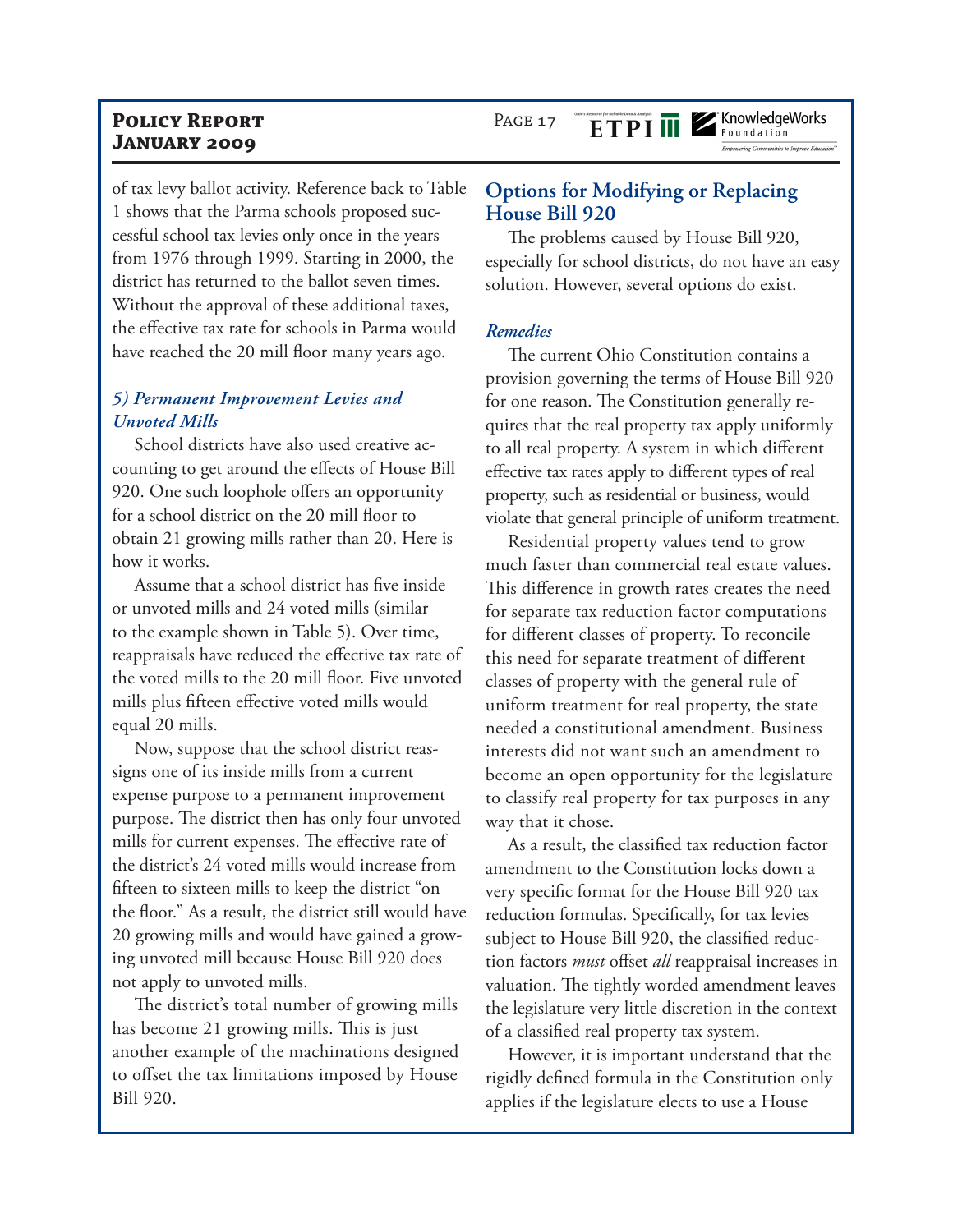Bill 920 tax reduction that treats the two classes of real property differently. If the legislature changed statutory law to use one, uniform tax reduction formula for residential/agricultural property and all other real property, then the legislature could design the formula in any way that it chose.

 By the same reasoning, the state only needs a constitutional amendment to "fix" House Bill 920 if the tax reduction system continues to apply different computations to the two different classes of real property. Such a constitutional amendment could preserve the existing two classes of real property. It also could exempt a uniform percentage of growth in valuation from the operation of the House Bill 920 formula. Such an exception would allow growth in real property taxes up to a ceiling. For example, such a system might allow growth in real property taxes caused by reappraisal increases in valuation up to the lesser of 3% or the rate of inflation in the preceding year.

A third option would take advantage of a potential reinterpretation of the Ohio Constitution. Currently, the Constitution provides that taxes on property in excess of "one per cent of its true value" require voter approval. The Constitutional provision governing the tax reduction factor piggybacks on this language by exempting from HB 920 "taxes levied within the one percent limitation." The statutes have implemented the one percent limitation as a 10 mill limitation. Some reform advocates have argued that the fact that the tax applies only to 35% of true value should enable a corresponding adjustment in the way that the law expresses the tax limit in mills. By this argument, a 28.57 mill tax on 35% of true value is mathematically equivalent to a 10 mill tax on 100% of true value.

The adoption of this interpretation of the 1%

## PAGE 18

KnowledgeWorks

limitation would enable the state to apportion 18.57 unvoted mills among political subdivisions in addition to the existing 10 unvoted mills. Since these unvoted mills would not be subject to HB 920, they would provide a theoretical source of automatic growth in real property taxes.

However, a counter-argument questions the validity of the reinterpretation of the 1% limitation. The voters have always relied on the equivalence of 1% and 10 mills as implemented in current law. The introduction of a new interpretation with very practical consequences in higher real property taxes has both legal and political implications. Even if the Ohio Supreme Court ultimately accepted the reinterpretation of the 1% limit, a lawsuit about this issue would place the entire real property tax system in jeopardy. Any related school finance or local government finance reforms contingent on the reinterpretation would hang in the balance pending resolution of that lawsuit.

A fourth option to remedy the current disadvantages of House Bill 920 would not change the tax reduction computations at all. Rather, it would focus on the effects of tax reduction formulas on the ability of school districts to meet the state's requirements governing local contributions in the state school aid formulas. In practice, this change would mean that a school district's required local contribution in school aid formulas would not increase faster than the actual taxes obtained from a reappraisal or update of real property valuations. Currently, the local contribution required by state formulas increase as valuation increases regardless of whether the school district actually receives more revenue.

A revision to the state school aid formula could fix the phantom revenue problem caused by the interaction of the state aid system with House Bill 920's tax reductions. However, such

**ETPIM**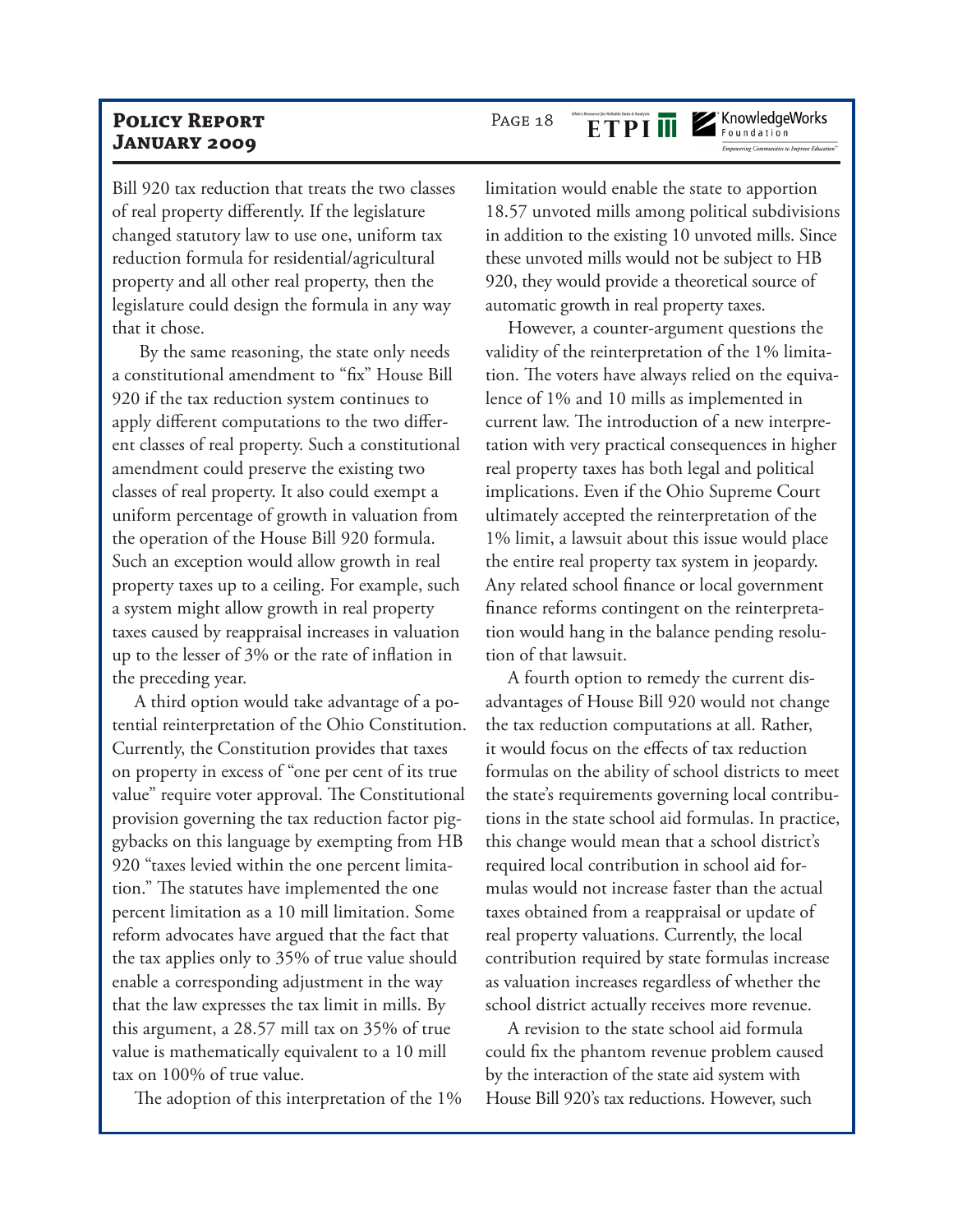

## **Figure 1: Options for Solving Problems Caused by HB 920**

| Options                                                                                                                                                                                                                                                                                                                                          | Advantages                                                                                                                                                                                                                                           | Disadvantages                                                                                                                                                                                                                                                 |  |
|--------------------------------------------------------------------------------------------------------------------------------------------------------------------------------------------------------------------------------------------------------------------------------------------------------------------------------------------------|------------------------------------------------------------------------------------------------------------------------------------------------------------------------------------------------------------------------------------------------------|---------------------------------------------------------------------------------------------------------------------------------------------------------------------------------------------------------------------------------------------------------------|--|
|                                                                                                                                                                                                                                                                                                                                                  | Changes to Tax System                                                                                                                                                                                                                                |                                                                                                                                                                                                                                                               |  |
| I. Constitutional change<br>Classify real property and limit<br>tax growth partially                                                                                                                                                                                                                                                             | • Benefits all local governments<br>• Reduces number of ballot issues                                                                                                                                                                                | • Political controversy due to<br>weaker tax limits                                                                                                                                                                                                           |  |
| 2. No constitutional change<br>Directly change HB 920 by:<br>• Eliminating property classes<br>and allowing tax growth par-<br>tially; and<br>• Allowing tax reductions to<br>operate in the same way on all<br>real property, i.e., different ef-<br>fective tax rates for residential<br>and business property would<br>no longer be permitted | • Benefits all local governments<br>• Reduces number of ballot issues<br>• Simplifies real property tax                                                                                                                                              | • Political controversy due to<br>weaker tax limits<br>• Different growth rates for dif-<br>ferent classes of real property<br>could shift taxes to residential<br>taxpayers                                                                                  |  |
| 3. Constitutional interpreta-<br>tion change<br>Re-interpret 1% of true value<br>limit as 28.57 mills of taxable<br>value                                                                                                                                                                                                                        | • Statutes could apportion an ad-<br>ditional 18.57 "growth" mills among<br>schools and local governments or<br>entirely to schools<br>• Reduces number of ballot issues<br>• Could eliminate phantom revenue<br>• Avoids need to amend Constitution | • Invites litigation over<br>constitutional interpretation<br>and gambles HB 920 reform<br>outcome on that interpretation<br>• Political controversy due to<br>weaker tax limits<br>• Entangles any related school<br>funding reforms in potential<br>lawsuit |  |
|                                                                                                                                                                                                                                                                                                                                                  | Changes to School Funding System                                                                                                                                                                                                                     |                                                                                                                                                                                                                                                               |  |
| 4. Change the state school<br>aid formula (without changing<br>HB 920)                                                                                                                                                                                                                                                                           | • Eliminates phantom revenue<br>• Reduces number of ballot issues<br>• Avoids need to amend Constitution<br>or to weaken tax limitation effects<br>of HB 920                                                                                         | • Increases state costs and puts<br>pressure on state budget<br>• Tends to send state dollars to<br>wealthier school districts<br>• Provides no benefit to local<br>governments other than school<br>districts                                                |  |
| 5. Mandate income tax in<br>each school district to pay local<br>contribution in state aid formula                                                                                                                                                                                                                                               | • Could eliminate phantom revenue<br>• Reduces number of school ballot<br>issues<br>• Avoids need to amend Constitution<br>or to weaken tax limitation effects<br>of HB 920                                                                          | • Voter resistance to higher in-<br>come taxes<br>• Provides no benefit to local<br>governments other than school<br>districts                                                                                                                                |  |